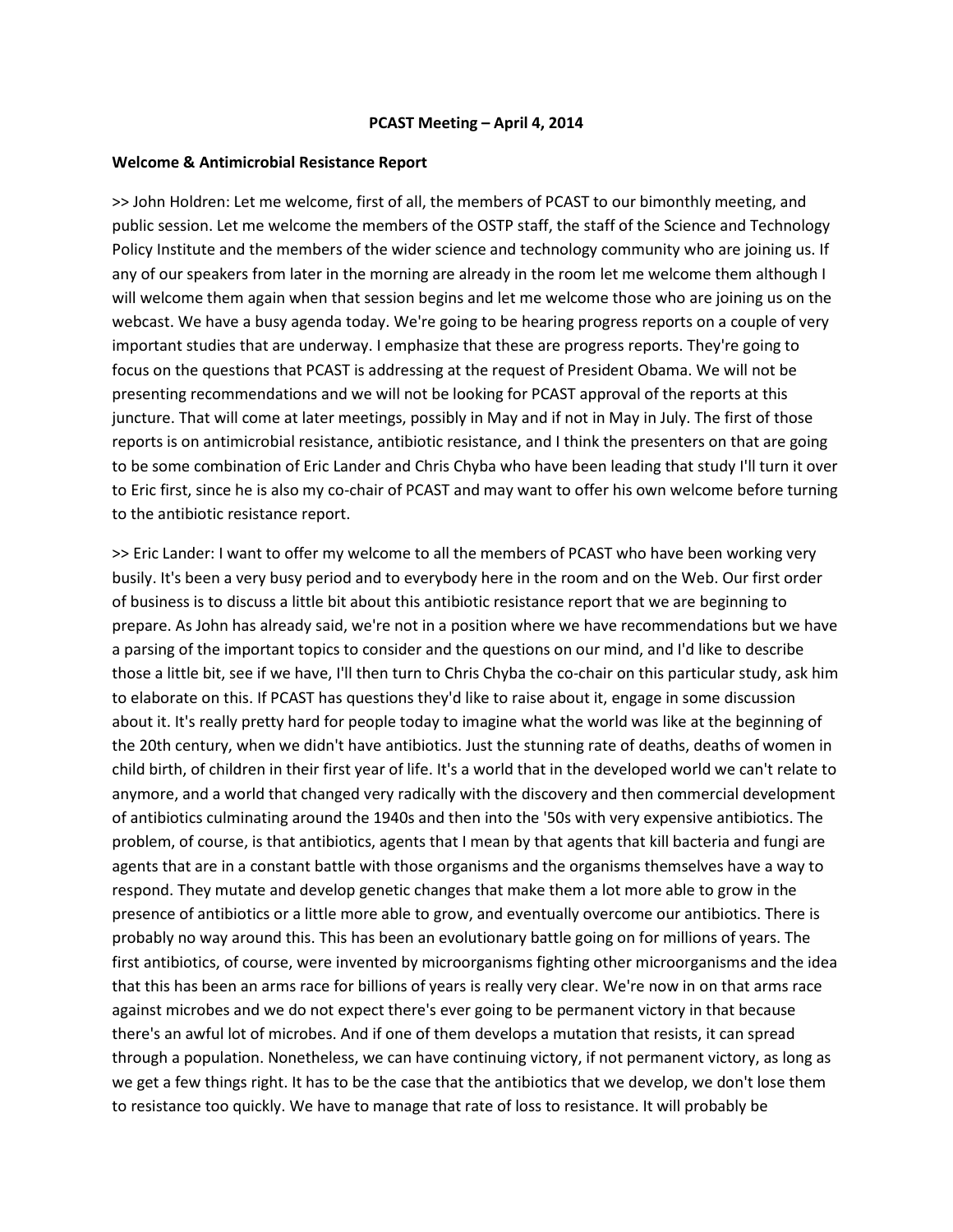inevitable over time, but if we proceed properly, if we steward the use of those antibiotics we can stretch out their lives longer and longer. And then we have to increase the rate at which we are producing new antibiotics. If we get the balance right -- we don't lose them too fast and we produce new ones fast enough, we do well. It means we always have a supply of antibiotics. We also need surveillance. We need to be able to look at individual patients and what they've got but more broadly across a population and understand how is antibiotic resistance developing and spreading. We have to be able to manage this fight back and forth with microbes. We haven't been doing very well lately. The rate of loss of antibiotics that is to say the development of resistance has been increasing. Right now it's the case that we have about 2 million people who are infected with antibiotic resistance organisms across 17 different types of antibiotic resistant bugs recognized by the CDC as important issues. There is an estimate of some 23,000 deaths per year due to antibiotic resistant organisms and that doesn't even include additional issues like deaths due to C-difficile an organism that outgrows other bacteria when people are treated often with antibiotics. It's a really serious problem. On the other side of the scale the rate of production and approval of new antibiotics has been falling rather precipitously. It went from perhaps 20 years ago, four new antibiotics being produced per year to over the period of 2008 to 2011 averaging less than a third of an antibiotic being produced per year. Not very good. There are reasons for all this. We don't really have great stewardship programs comprehensively in place across this country. Stewardship both in the healthcare setting and also stewardship in agriculture where 80 percent by bulk of antibiotics are used. We're also are losing the economic incentive to develop antibiotics to biopharmaceutical, a startup or established company it may be rather unattractive economically, obviously nationally important but economically not such a compelling proposition to develop a successful antibiotic to treat people with resistant bacteria when that might be a portion of the people with bacteria and you might succeed in treating them in two weeks meaning while it's a medically wonderful thing it might be an economically hard proposition to justify tens of billions or hundreds of millions dollars of research into if you can't figure out how to make the money back. So we have this economic issue. We don't really have the kinds of surveillance systems we would like technology is happily making new opportunities available to us, and there are things that can be done on the high end of technology. But we lack a lot of the basic infrastructure of the health system and we certainly lack the ability to bring in this high end technology. And then there's always a question when there's a complex topic like this that cuts across so many domains from health to agriculture, to industry. Are we coordinating optimally? These are basically the questions we are asking ourselves as part of this study with regard to stewardship of existing antibiotics in the health care system. There are fabulous models of antibiotic stewardship programs, programs that have best practices for diagnoses and prescription and dosing and duration and data collection. The kinds of things that will minimize the rate, not abolish the rate but minimize the rate, at which bugs will become resistant. A good example is when someone comes in for a respiratory tract infection, they may want you to give them an antibiotic but the odds are pretty good they have a viral infection and that the antibiotic, the anti-bacterial is not going to do them any good and actually may cause harm, there may be harmful reactions to it. It would be very good to make sure you were treating appropriately in all cases and appropriateness has to do with when you prescribe, the dose you prescribe the duration, etcetera. We're discussing what are the ways that we can extend throughout the nation best practices of antibiotic stewardship in the healthcare setting. I think there are a number of possible ways to do it. A number of carrots and sticks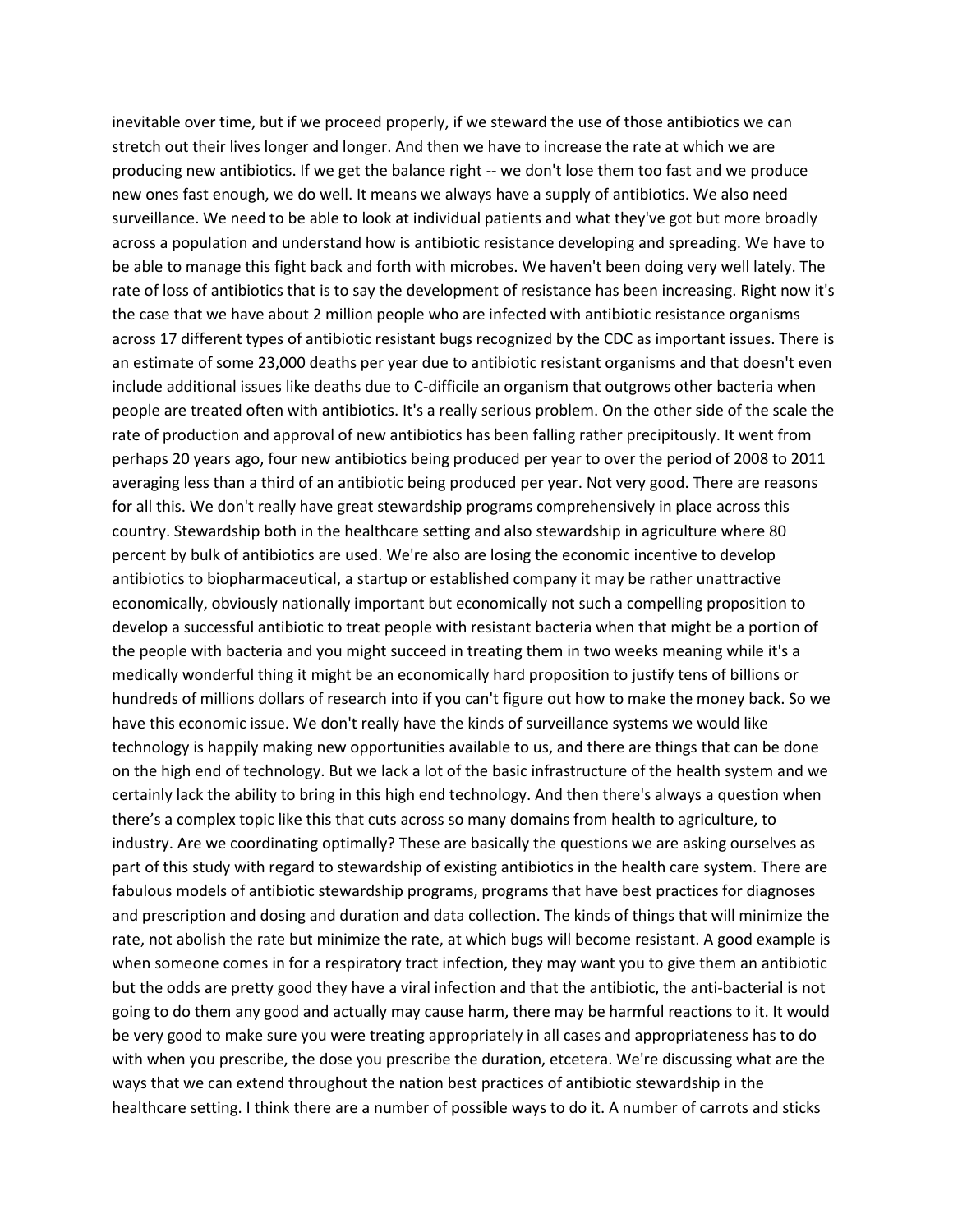and things like that, and we're trying to weigh how best to do it. A second area is this question of stewardship and agriculture. I said we use 80% of the bulk of antibiotics on the farm. They're used primarily for growth promotion and disease prevention, and they're used in sub therapeutic doses, that is to say below the dose you would treat a sick animal. They are used because for reasons we don't fully understand you get more from meat from meat producing animals if you treat and you may reduce general infection by treating in this kind of prophylactic way. You also, the data are very clear, produce, as you must when you're treating continuously with low amounts of antibiotics, you produce resistance. And resistant bacteria are present in farm animals as a result. We do know that those resistant bacteria can get into humans on those farms. So there's no doubt there's exchange into the human population. In all honesty at this point given our reading of the literature I don't think we know quantitatively what fraction of our overall problem it contributes to. I wish I knew. I wish I could tell you 50% is due to overuse or misuse in the medical system, 50% is due to agriculture, but we don't know. We do know it's not zero. We do know it's not 100. And I really wish I could give you better numbers there, but I think regardless of it, it's important in any sensible plan to maintain our antibiotic stock to treat it as an area where we have to make sure that there's judicious use of antibiotics. And so we're very interested, and I think very supportive of the fact that the FDA issued a voluntary, two voluntary guidance, just in the past year, that voluntarily asked a couple of things. Manufacturers of antibiotics to consider withdrawing the claims on their label that the antibiotics can be used for growth promotion. Turns out the manufacturer withdraws the claim then you can't be using it on label in that way. Very interesting, when manufacturers who together produce something like 99% of the antibiotics in this country have indicated their willingness to engage in this discussion, I think signaled that at least many of them are very likely to do such things. In addition, the guidance calls on the agricultural industry to make sure that antibiotics are used under the supervision of veterinarians, rather than simply used by nonmedical personnel and just mixed with the food there, that they should be used for medical purposes under the supervision of the veterinarian. There has been a good deal of interest in the industry, voluntary guidance. They are voluntary. It's very interesting we're standing back and watching as we write our report some responses to these voluntary suggestions because if they prove workable, they still would allow use of antibiotics in agriculture, but if they prove workable they may be a very important contribution to the overall picture. The third topic that we're trying to think about -- before I turn to the third topic, there's one other thing that's come up in our conversations that's really worth thinking about is that we take very seriously the need to produce food on the farms. You can't say well growth promotion is not an important thing, and so it's important to ask whether science can find ways to replace antibiotics with other things. Pro biotic mixtures of bacteria that might produce the same beneficial effects. Vaccines you might give to the animals that fight off and protect against those diseases. It may be that the right combination is both to increasingly limit the use of these precious antibiotics we need for humans while serving the needs of agriculture by developing the science and technology needed to solve these problems through other means that don't create antibiotic resistance that could be relevant to humans. The third general area we're thinking about is the question of the development of improved antibiotics. Development of new drugs involves drug discovery, drug development, drug approval and finally drug marketing. You've got to ask if the pipeline has declined, in fact is nearly broken, why is it and where can you intervene? What can we do to increase drug discovery and are there roles that greater research can play at those stages in helping to identify new targets or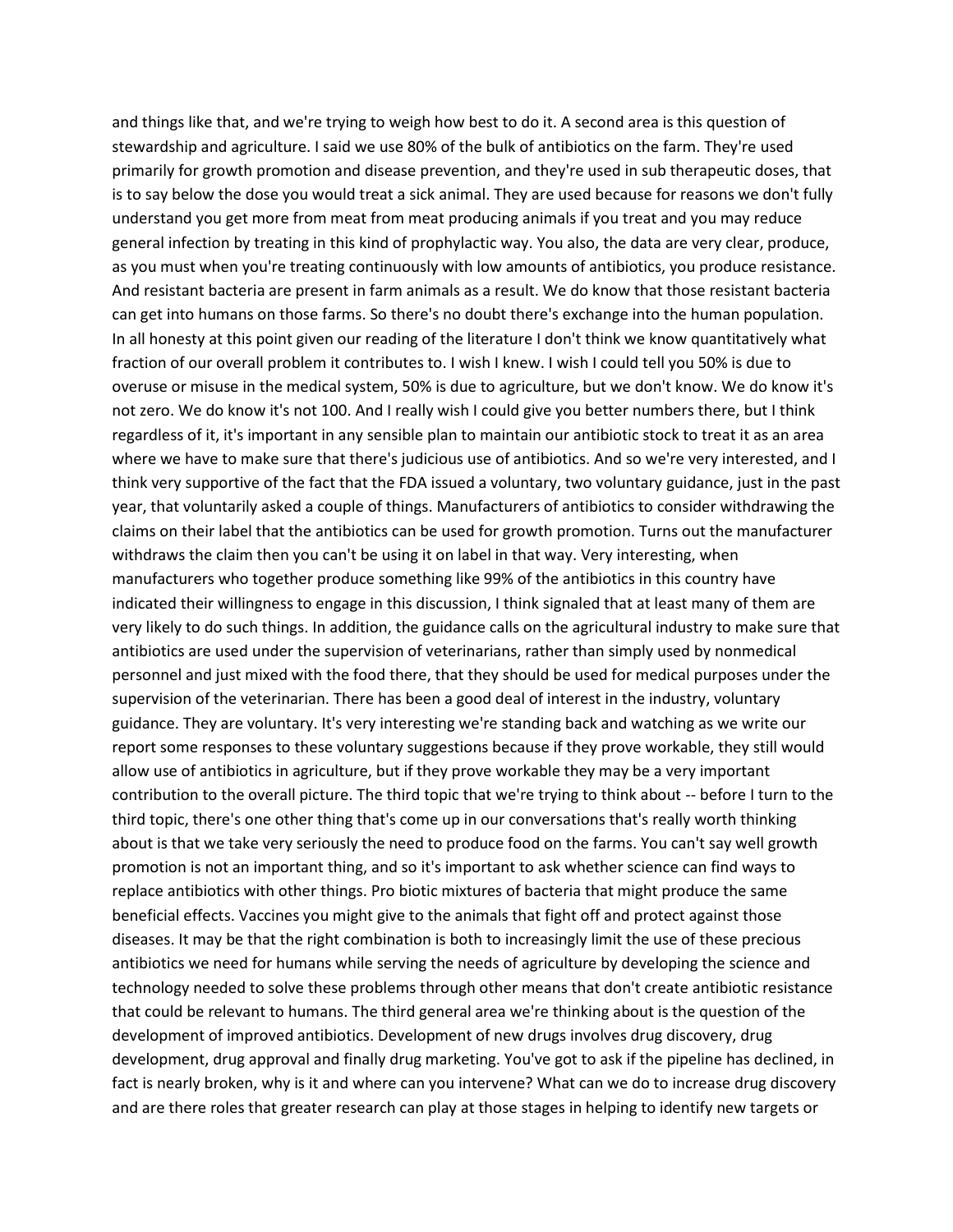develop, the discovery of new drugs. Drug development. Turns out drug development means you've gotta go run clinical trials. Clinical trials for antibiotic resistant bacteria are tough. When do you actually know where you're going to get this patient. When you know you're going to get this patient you need to do something kind of right away. So having the right network set up are important. Do we need massive scale clinical trials. For many purposes we should. But for urgent agents like antibiotics against drug resistant bacteria, maybe we ought to have a different kind of a standard here to make sure that those can get on the market, in some limited way, for the patients who most need them. And it may be that narrower clinical trials, maybe you don't have to demonstrate what's called noninferiority, maybe you just have to have efficacy. We have no judgments on this but I can say that Congress passed the Gain Act an act that did streamline the clinical testing of antibiotics, and it looks like it had some pretty good effect, if not necessarily all there, but it may be that increasing the networks that are available for clinical trials can help for other things. Then there's the hard question of economic models. If in fact it is really uneconomic to produce these drugs or not sufficiently economic to attract in enough private innovators to do it, we may have to ask: Can you shift that model and how do you do it, and the problem it always costs money. Where should that money come from? These are many of the questions that we're trying to think about. And I don't think we're yet in a position to indicate even where we think we should come out. We may indicate merely what is the range of options and perhaps others should think hard about how best to deploy them. Finally, a couple of quicker topics here. New diagnostics. It would be great to be able to diagnose a respiratory illness is bacterial or viral in 30 minutes. That's a great challenge problem. We ought to be able to call on the innovation of the United States and others in the world to solve that challenge problem, because if you knew the answer during the same visit that you went to the doctor, it would really help with our stewardship. Similar questions, by the way, apply to a scary problem that affects the U.S. less but the world a great deal which is multi-drug resistant tuberculosis and ostensively drug resistant tuberculosis, forms of tuberculosis we essentially can't treat with any antibiotics. While they're not at high frequency in the United States thank goodness, that is a disease that's spread simply by walking around and coughing and they could become a problem in the United States and we can't ignore things like that. And the ability to, since TB is a very slow-growing bug, the ability to know in advance whether or not you're treating a patient with effective antibiotics or not is really important, because right now people start on treatment and six or eight weeks later, if they're not better, they say, oh maybe that was resistant and we should do something about it. Could we find out at least during the day that they show up at the doctor. These are the sort of questions we need to think about there. Improved surveillance. Well, I think it's become clear to us in the discussions we've had that the public health infrastructure in the states is not robust enough to really be able to provide the surveillance we need in many states. They're strapped very thin and there might not even be a full-time person in charge of surveillance of the antibiotic resistance problem. We've got to think about how can that be strengthened and improved. That's at the foundational level. And then at the high end scientific level the remarkable advances in genome sequencing makes it possible to sequence bacteria very cheaply. The inherent cost of sequencing a DNA from a bacteria, leave aside the sample preparation and sample acquisition, just getting that many bases of sequence is going to be about a dollar by middle of next year. There's no logistical issues around that. But at that price we ought to be thinking about seriously being able to acquire the information to know whether a patient in Washington who shows up with a resistant bacteria acquired it from New York who got it from somebody in Chicago who might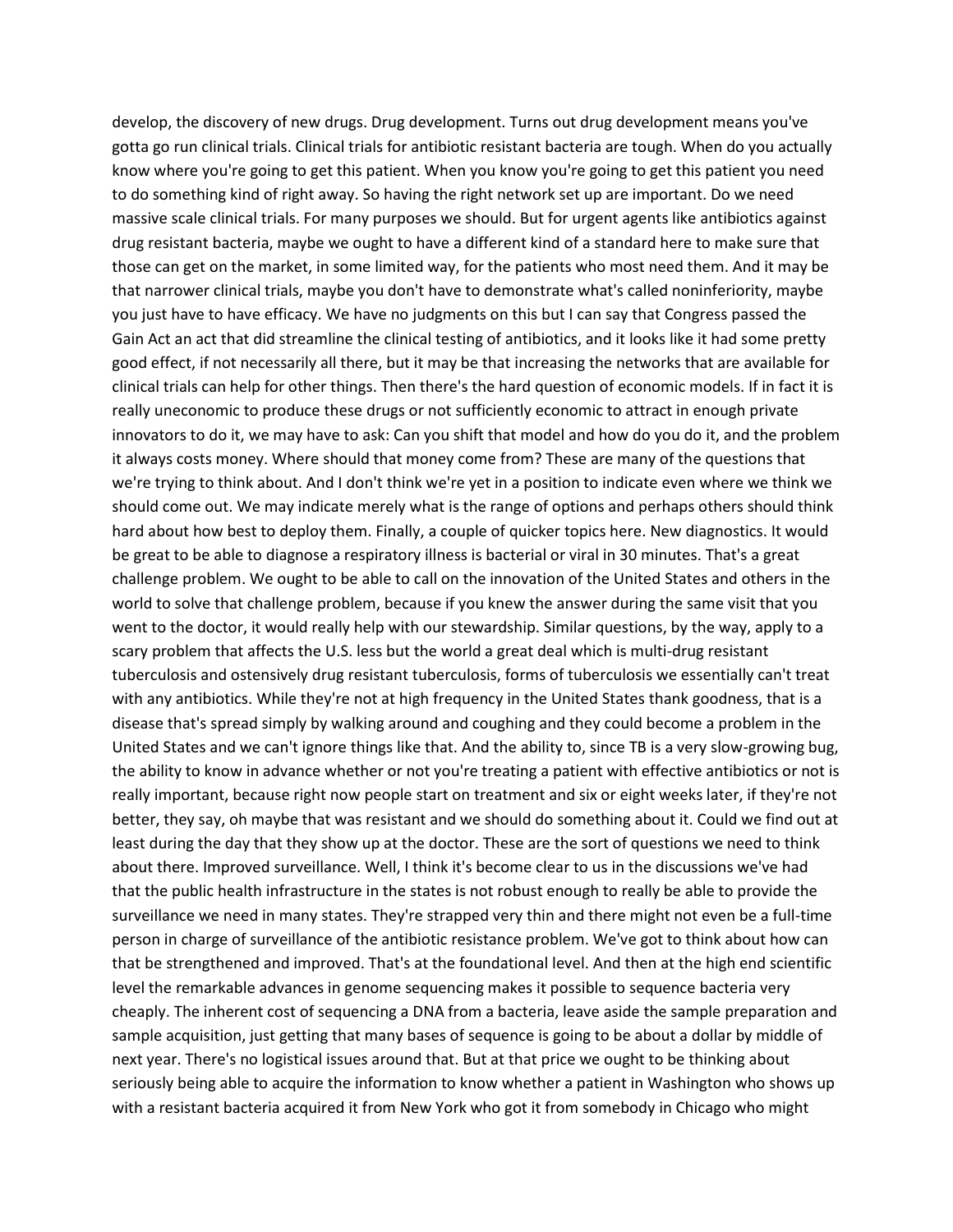have gotten it from a farm or might have infected the farm. We ought to be able to trace provenance and see where things are coming from. Finally what more could the federal government do to help coordinate. This is something where we need industry playing a role, both pharmaceutical industry, the healthcare industry, but also the agricultural industry. But the federal government has unique coordinating role and a unique responsibility for something that is such an important public health matter. If we let antibiotic resistance get out of hand to the point where we have large numbers of bacteria infecting people that we can barely fight we risk slowly slipping back to that world that we have long forgotten of the early part of the 20th century, when people could die again of infectious diseases in large numbers. I think we've been aware of that possibility over the course of decades. But it's been on a slow boil and it's getting warmer and warmer and we're seeing now very disturbing trends, and I think for these reasons we've been tasked with thinking about what are the options and for these reasons we have been working very hard with a working group to see if we can come up with a coherent plan that will at least stabilize and I think reverse the situation. No conclusions to offer right now, no recommendations, but that's a quick summary of what we've been talking about. I wanted to turn to my co-chair on this work Chris Chyba for additional comments.

>> Chris Chyba: Thank you Eric. That was a very comprehensive, I think. Summary of the questions we're asking and I really have little to add. I might add in the realm of surveillance that a comprehensive understanding, were it possible to achieve one, would understand the reservoirs of antibiotic resistance that extend from agriculture, that include agriculture and food, human institutional settings and also the natural world and the flow of antibiotic resistance through those different reservoirs. Having said that as Eric emphasized, the first line of defense domestically with respect to surveillance is state health departments. Eric has already walked through the extent to which those health departments are strapped. The current CDC budget for direct assistance to states is \$10 million a year, within the entire country. But this is an unglamorous unexciting topic on the low technology end of that problem. It has to do with personnel, with laboratory capacity and communications. And the question -- the question we're facing is what are the ways to try to address public health infrastructure at that level. In addition, of course, there's a fundamental international aspect to this problem because antibiotic resistance doesn't only arise in the United States, of course, so what can the United States do to better improve international disease surveillance, excuse me, antibiotic disease surveillance. As I said, Eric's summary was quite comprehensive with the questions we're asking and now our job is to come up with answers.

>>Eric Lander: The easy part was getting the questions perhaps. I don't know if there's some questions around PCAST. I see Bill Press put his flag up.

>> Bill Press: I have a simple question. Could you lay out for us what are the, what's the pattern of jurisdiction in the United States here in the sense of what part is FDA, what part is agriculture, if you take something off label, does that -- do both agencies have to agree with that? Just what's the mechanics of that?

>>Eric Lander: With regard to the labeling of a drug, it's an FDA consideration. With regard to --

>> Including for animals?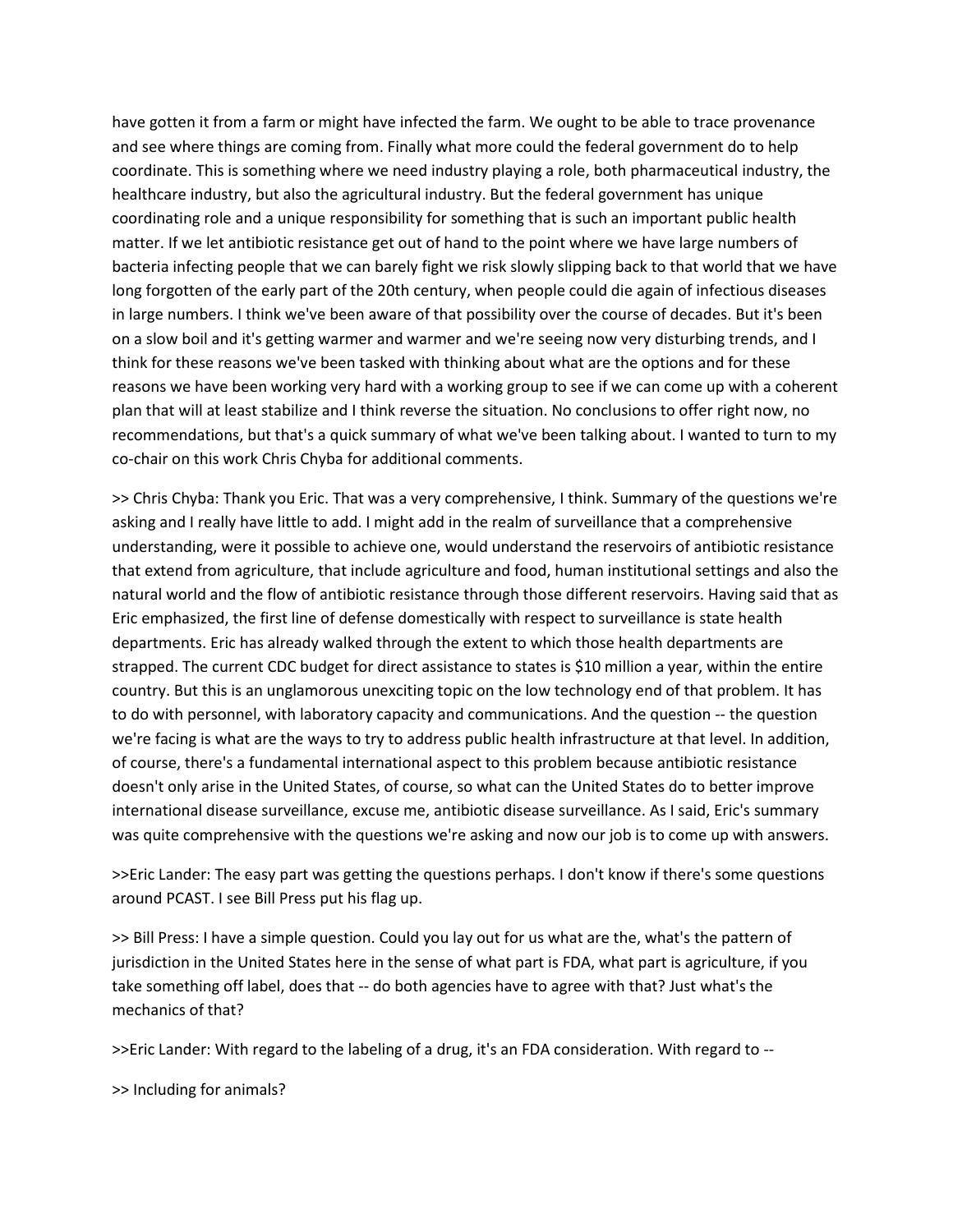>> Eric Lander: Yes. Yes. The FDA labels the use of a drug, that approves use of labels of the drug, don't label but if they approve the manufacturer's proposed label for it. I think the USDA has a crucial role to play because the USDA is a trusted partner of our farmers across the country through the cooperative extension service. If this is going to engender changes in the use of antibiotics, I think the cooperative extension service has an important role to play in helping farmers that wish to adopt this voluntary guidance, and I think many will, to be able to make those changes.

# >> Chad Mirkin.

>> Chad Mirkin: Wonderful presentation. I think you laid out the problem beautifully. Seems to me the solution is twofold. One is the development of new technology, which you outlined the challenges there and that's something that the country can overcome with the right amount of attention applied to it. But the other is the implementation of existing technology. So although we don't have 30 minutes diagnostics we have 90 minute diagnostics and many of these types of tools are not being used currently, extensively by the medical community and they should be. So is the group looking at ways of facilitating that type of implementation of new technology across the board?

>>Eric Lander: Yes. So the question of antibiotic stewardship and stewardship programs, a good stewardship program should include the use of the right diagnostic. Those should be technologically sophisticated diagnostics to get us the answer in the right time. The problem is we don't really have broadly adopted antibiotic stewardship programs that would include as an important component the use of the powerful diagnostics that we've got. Why -- well, probably because we don't have the incentives for it. Our medical system is strapped in all sorts of ways. And many of the best practices have spread throughout medicine through the creation of incentives, CMS, the Center for Medicare and Medicaid Services has a set of tools it uses to help spread best practices, by rewarding and penalizing the use of best practices and that's an area we're thinking about, is that a valid approach for doing this? Basically, I think many of the best hospitals are increasingly doing this. I'm detecting changes in the way they are starting to approach this. But to make it be a movement with real momentum behind it I think we have to couple it to the incentives that our medical system will pay for. We'll get the behaviors that we reward properly.

## >> Jim gates.

>> Jim Gates: Thank you Eric. My fellow PCAST members it's a great summary of the problem. What are we thinking about in terms of the role of the public because in your recitation, you mentioned the fact that a parent might come to a doctor and say my child is suffering from this array of symptoms and can't I get something to fix this. And so there's a -- I would think -- a large role for involving the public in understanding the dangers of overprescription and are we thinking at all in that regime.

>>Eric Lander: Yes, and I relate to this as a parent of one of my three children a lot of ear infections, if you have a child with a lot of ear infections you know how painful that is for the child and also for the parent. All over-prescription of drugs is a dangerous thing to do. We need to be able to tell parents that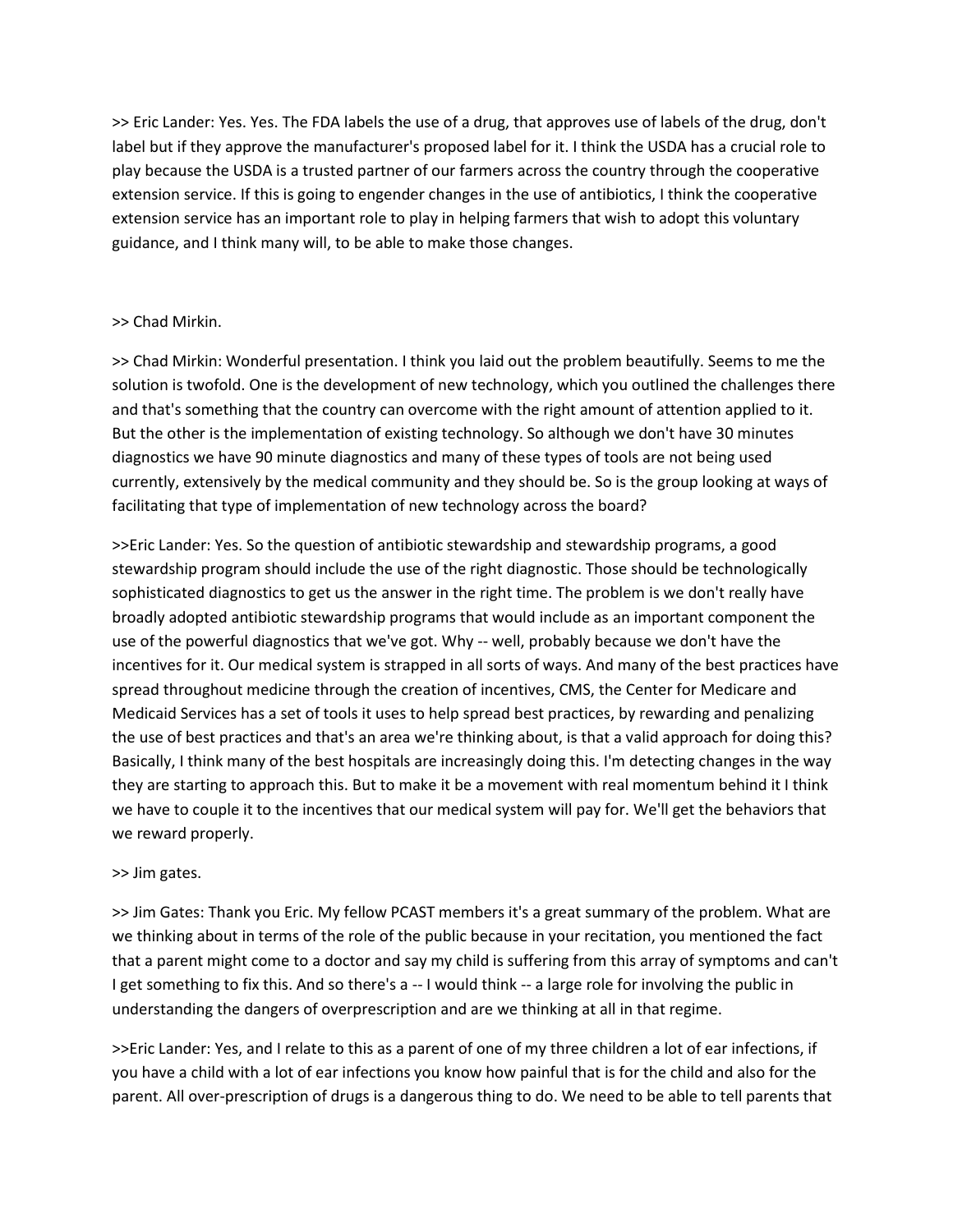there are risks both ways, and that we can't be overprescribing medicines because it could harm children. But to support that, we really needed to Chad's point the best diagnostics, I think our public communication is going to be best the better our practices are and I think the antibiotic stewardship programs involve communication to patients as well because sometimes, honestly, doctors will prescribe antibiotics because the patient just wants something prescribed. I don't want to go home. It's not a nice thing to be told it's a viral infection and we don't actually have anything for you. It might be comforting to get a drug. But it might actually be the wrong thing. It might be harmful to get such a drug. There's both the doctors making sure they're adhering to best practices and the communication to patient that none of these things are risk-less. So it's a very important part of it. Maybe we should think more deeply about what aspects of public education might be involved there. Although it may be best that it does come through the doctor who will be the most trusted communicator.

>> No more flags up. Chris and I will be continuing this work with the working group we've assembled and hope to get back to you at a coming PCAST meeting not so long from now with a report and with real recommendations attached to it. But I think we've wanted to share that framework and we'll now turn on to our second topic.

# **Big Data and Privacy Report**

>>Eric Lander: Our second topic is another study that's been going on. The President tasked John Podesta with bringing together a group to consider many policy issues with regard to big data and privacy. As part of that large effort, PCAST was given an assignment within it to understand from the point of view of technology what were the issues that will arise in the future, in fact, have arisen and will arise with regard to big data and privacy. What will potentially the technological levers available to the policymakers who might wish to fashion policy, and so because this has been a topic of great discussion in the country and of great importance, and frankly also great intellectual interest because it's a complicated topic, PCAST has, with relish, taken on this problem and I can report we do not actually have the recommendations right now because it is a hard topic, but as I tried to describe with antibiotic resistance, we've been trying to frame the question and would like today to share our initial thoughts about it. Susan Graham and Bill Press have been leading this work on behalf of PCAST. A number of us have been part of the working group I'll turn it over to Susan Graham to let us know where the thinking has gotten.

>> Susan Graham: Thank you, Eric. Eric gave you some of the context. Of course, what he didn't tell you is that we've been asked to respond in 90 days. Starting with January 17th. I was looking back to see when our e-mail correspondence started and it started on January 18th. According to John Podesta's estimate in a talk he gave earlier this week we're about two-thirds through this process. We have a working group within PCAST in addition to Bill and me. Jim Gates is participating, Craig Mundie, Mark Gorenberg, John Holdren, Eric Lander, Maxine Savitz, Eric Schmidt. I think that's everybody. And we've had conversations with many other PCAST members as well. One of the things we were asked in the President's -- or that was in the request that was in the January 17th speech was to consult widely with various constituencies and experts from outside PCAST stakeholders outside of PCAST, a we had a lot of conversations with a lot of folks and a lot of people have been very generous in talking with us about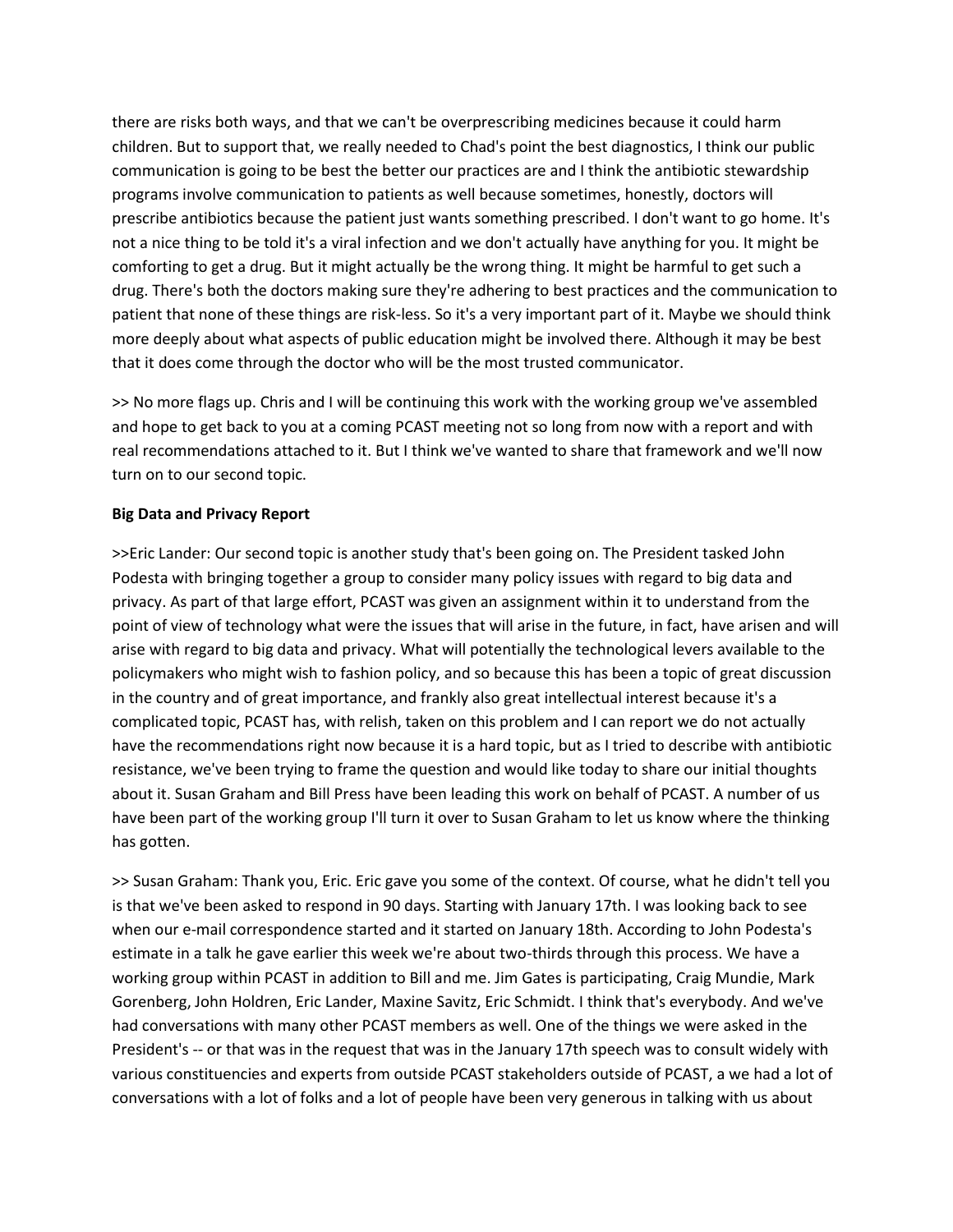this issue. So let me try to frame some of the topics we're looking at and some of the questions that we're exploring. The first issue that came up in our conversations is what's the problem, what do we mean by privacy? We all feel that we know it when we see it. And that's not good enough for the purposes of this study. So we had a conversation. We drafted some preliminary text and we thought we had nailed this issue and we find it keeps coming up. So even now two-thirds of the way through the study we're talking about what is privacy. And let me remind everybody that this is of course not a new question. We've had as a country and as a society continuing questions about what is privacy and our views have always been influenced by changes in technology. So if you think about the introduction of the telephone, when telephones were first available to people in their homes, there was a human telephone operator who operated a switchboard. And the operator, of course, could listen to any conversation. Furthermore, people didn't have private lines. That was a big breakthrough. And so in fact your neighbors could pick up their telephone and listen to your conversation. Now we're in a situation in which -- let me give you a second example. When e-mail was first introduced, it was introduced in research settings and primarily in the universities. And e-mail was public. Everybody could look at everybody else's e-mail. It was part of the openness of the research environment. And I can remember being surprised when somebody would say to me, oh, you and your group are having an interesting conversation about such and such. Now we're in that situation on steroids. In other words, we have an electronic world. We have a lot of information in digital form and we have a lot of ways in which privacy questions are raised and in which privacy might potentially be compromised. And so one of the challenges in doing this study is actually scoping. Figuring out what it is we should talk about and what topics are interesting but outside our scope. Big data is an important part of this question, because it's out there. Because we have a government program in big data and it's because it's a direction that technology is taking. The benefit of big data is we can have an enormous corpus of information we can do sophisticated analysis on that and we can learn a lot of new things. We can learn facts about the origins of the universe. That's a big data topic. It doesn't really deal with privacy. So in defining our scope, we wouldn't worry about the use of big data for the origins of the universe. On the other hand, a lot of the very important questions in society have to do with people. And so, for example, one of the promises of big data use and analysis is that we might discover rare diseases and we might learn enough about those rare diseases that we could find treatment for them. Part of the research in doing that is that we're going to look at a lot of information, health records, for example, genomic information. And basic science. And that gets back to information about people, which potentially compromises the privacy of individuals. So that's germane. There's a lot of hope that by studying online learning and looking at very large populations you can begin to see learning patterns that you can't see in the classroom about what kinds of questions students have difficulty in answering -- why they have difficulty, what happens if you rephrase the questions, what happens if you use different examples. That, again, is large scale aggregate information but now maybe it tells you why your child is having difficulty with certain reading problems or certain math problems. And so it maps down to the individual again and becomes a privacy problem. And worse yet, it's a privacy problem concerning children, which are a special case. So we've structured our project in the following way. We have this question about privacy. And then we've been trying to understand what is the technology that's being applied to big data. In other words, what are the analytics, what are their strengths, what are their weaknesses. The analytics aren't perfect. The answers we get from them aren't always correct answers. How does it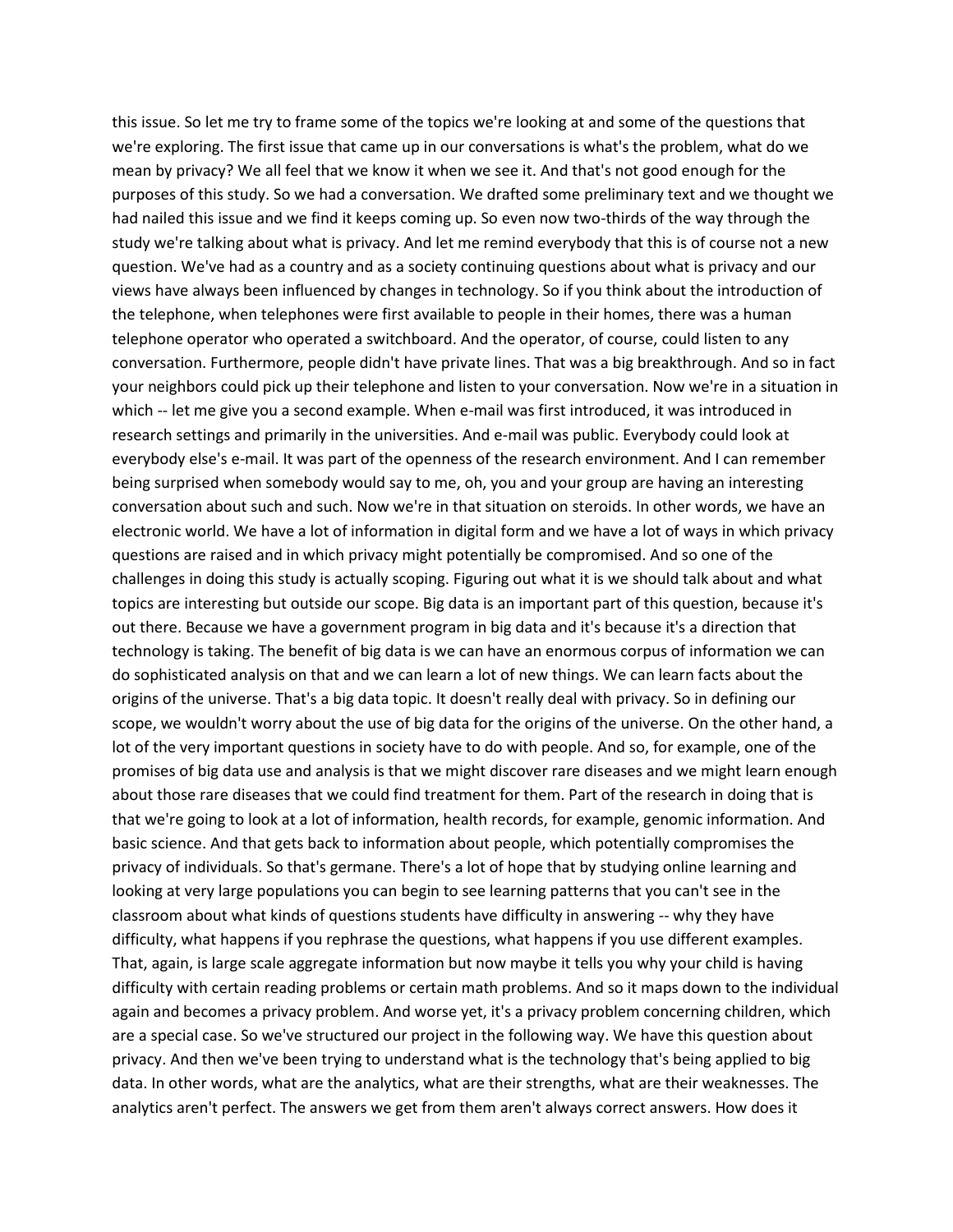affect privacy if we're getting false information, which statistically can happen and can happen by bad experimental design. And what are the ways in which society is using and aspiring to use the outcomes of all of this analysis? What are the questions that people want answers to that could be informed by big data? So that's the first part of the problem. The second part of the problem is given that we're not going to turn this off, we're getting enormous benefits from this technology, what are the other technological approaches that can help to protect our privacy and where is the potential for harm, where is the great risk and how can we reduce the risk, decrease the harm without throwing out the baby with the bath water, without saying we'll just become so closed that we won't be able to get the beneficial information. To take an extreme if we decided you can't use any information about individuals we wouldn't be able to do any of this beneficial analysis. So we have to be able to use information about people without disclosing information that shouldn't be disclosed. But there's disclosure and there's disclosure. In other words, for example, many people feel that information about their health should be shared in the aggregate for health research. We'd like to find out how to attack disease. But we might not want our potential employers to know that we have a certain health profile. So the issue of context is very important. And that's one of the problems we're grappling with. How does one have the data there for its beneficial uses and define the context in which the data must be absolutely protected in which our goal is not to disclose it. So one of the things we're looking at very carefully is the nature of how data arises in the electronic world. Some of the new technologies, the disruptive technologies are things like cameras. If you walk around almost anywhere and you decide you're going to count the number of cameras that you're walking past, it becomes a staggering number. Those are only the cameras you can see. Cameras are getting smaller and smaller. And so there's a capture of information that's invisible. If you think about what a camera does it's got a purpose but it's scanning a scene and capturing a lot of information besides its intended purpose. If you have a camera in a traffic intersection and the idea is to look at the cars that are running the red lights or whatever, the camera will capture the occupants of the car. So part of the task of looking at technologies to protect privacy is to say, well, how are we going to grapple with that? How are we going to make sure that because you can see who the people are in the car, you don't use that information in inappropriate ways. We're looking at the relationship between privacy and security. Security certainly helps privacy, but it doesn't solve the problem. There are privacy issues that arise from the analysis of collections of data that are public data. And the power of the technology is that it can put together disparate kinds of information from disparate sources, and all of a sudden you know much more than you did than from one public database. So we're grappling with that. We're looking at the role of technologies like encryption, which is very powerful and surprisingly isn't used in a lot of contexts in which one would think, well, of course it should be used. Encryption has its strengths. It also has its weaknesses. There are times when in order to use the data you have to decrypt it. Once you decrypt it your level of protection goes down again. We're looking at technologies like that. We're looking at the research that's going in to trying to address those problems. And our responsibility in this report is in part to say that when are technologies that might strengthen encryption, for example, not having to decrypt, when do we think they might actually be mature enough to be in use in practice and how does that affect what we do about privacy in the meantime. We've also been asked to look at the international arena and we're doing some of that. I have to say that it's hard to really understand that in depth in a 90-day study. And then finally, although our task is on the technology side, there's an interaction between technology and policy. The group that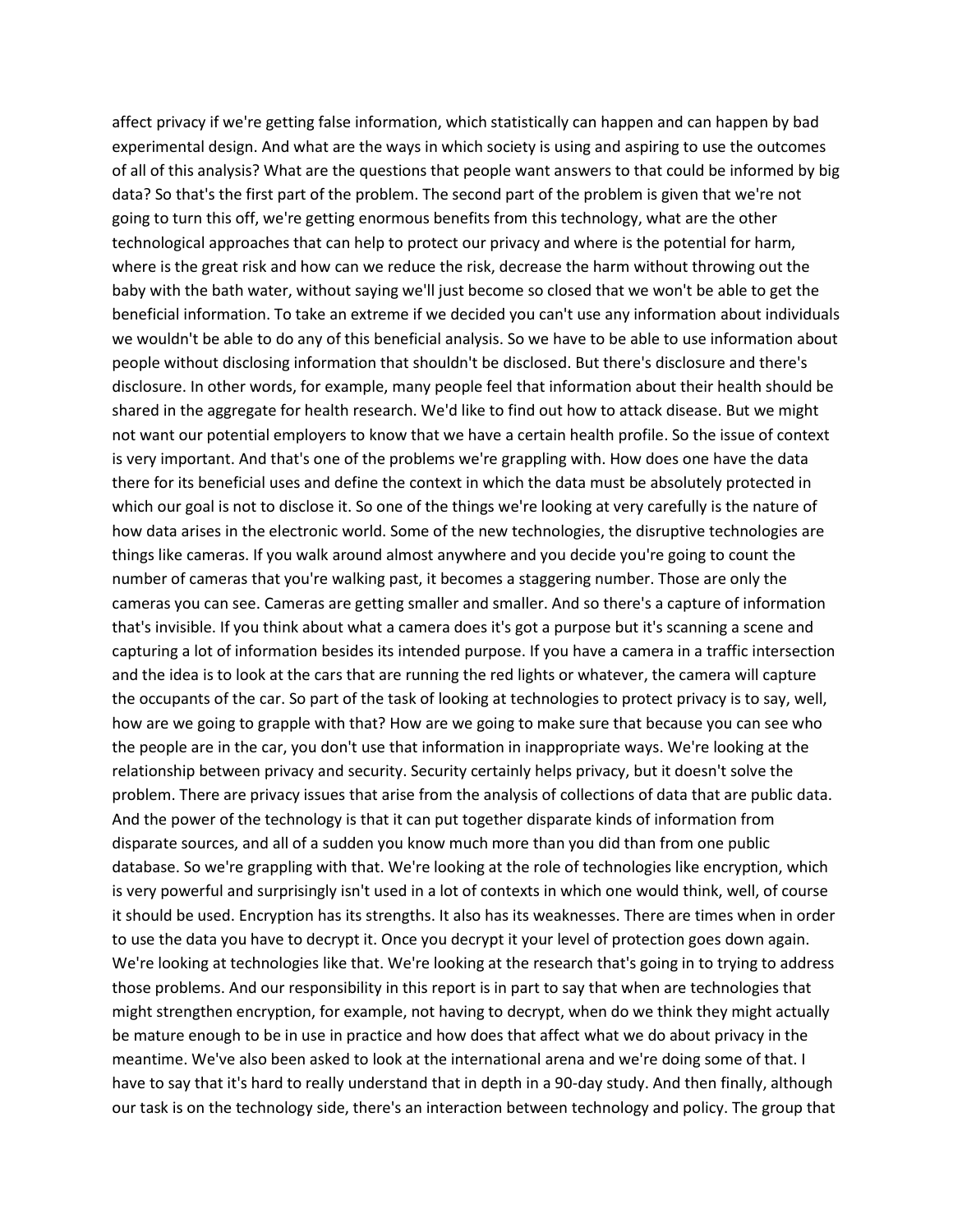John Podesta is heading within the White House is focusing on policy. It's our view that technology informs policy. Doesn't make a lot of sense to have policies that we can't implement. That we can't actually carry out. On the other hand, if we consider the questions we need to ask they're informed by what the policy people see as the kinds of things they're trying to do. So it's a back and forth we're talking a lot with the policy group at the same time needing to focus so we get the report done in a 90 day period. I'd like to turn to my co-chair Bill Press to pick up on things I haven't yet told you.

>> Bill Press: Thanks Susan. That might be hard because I thought you gave a great summary of where we're going but maybe I can add a little texture for the PCAST members but also the public noting that since the session is broadcast on the Web it becomes a part of big data. (laughter) So really we are big data talking to itself here. And I want to tell it what we think. So what I've found very interesting is to try to trace back and

>>John Holdren: And everybody's picture is now part of big data. Bill Press: That's right. And what I found interesting is to try to trace back and understand historical roots of what we think of as our right to privacy because there are some things today that are really different. Scalability of effects and penetration into the life of everybody. But yet there are some things that are very similar, except that they need updating or may well need updating because of new technologies that have come along. It turns out when you look into this, you don't have to go much beyond Wikipedia to discover that an essential foundation at the beginning of the 20th century was a very famous paper by Warren and Brandeis. And Brandeis, of course, went on to become Supreme Court justice. And they attempted in this paper, which did not have any power of law, it was just a scholarly paper, but they attempted to lay out what they thought was a public consensus on what were rights of privacy and how they were suggesting that courts, mainly courts in those days, today we would say regulators of all kinds or even nongovernmental bodies, how they should view these rights. So it's interesting to look at the list of rights that Warren and Brandeis came up with which they summarized as four. The first was intrusion upon seclusion. That's the idea that basically you the individual have some perimeter of privacy that it's a harm against you if it's invaded by other people. Now, in 1890, for, say, people of a socioeconomic middle class and so forth, that was probably their home. It was a pretty clear boundary. It said what you do at home should remain private. But how should we interpret that today when many people and generationally many more younger people than older people feel that their home is out there in cyber space. Their home is the network of people that they interact with; it's their Facebook page and so on and so forth. So what is intrusion upon seclusion supposed to mean today? I don't think we're going to have a crisp answer to that, but I think we're going to try in our report to understand that. The second one of Brandeis's ones is very interesting is public disclosure of private facts. And this is supposed to be a right that goes beyond something like libelous or slander which apply which we're more familiar with, I think, and which apply in varying degrees to private individuals versus public figures and so forth. But this was that same idea that if you as an individual not a public figure had parts of your life you wanted to keep private, you should have a right to do so and you should have some means of redress if someone violates that. Now, today that's not only complicated because our private lives are out there in cyber space, it's complicated that it's no longer so clear what is the public setting and what is a private setting. It's clear at the extremes, but when someone posts cell phone pictures they took of you at a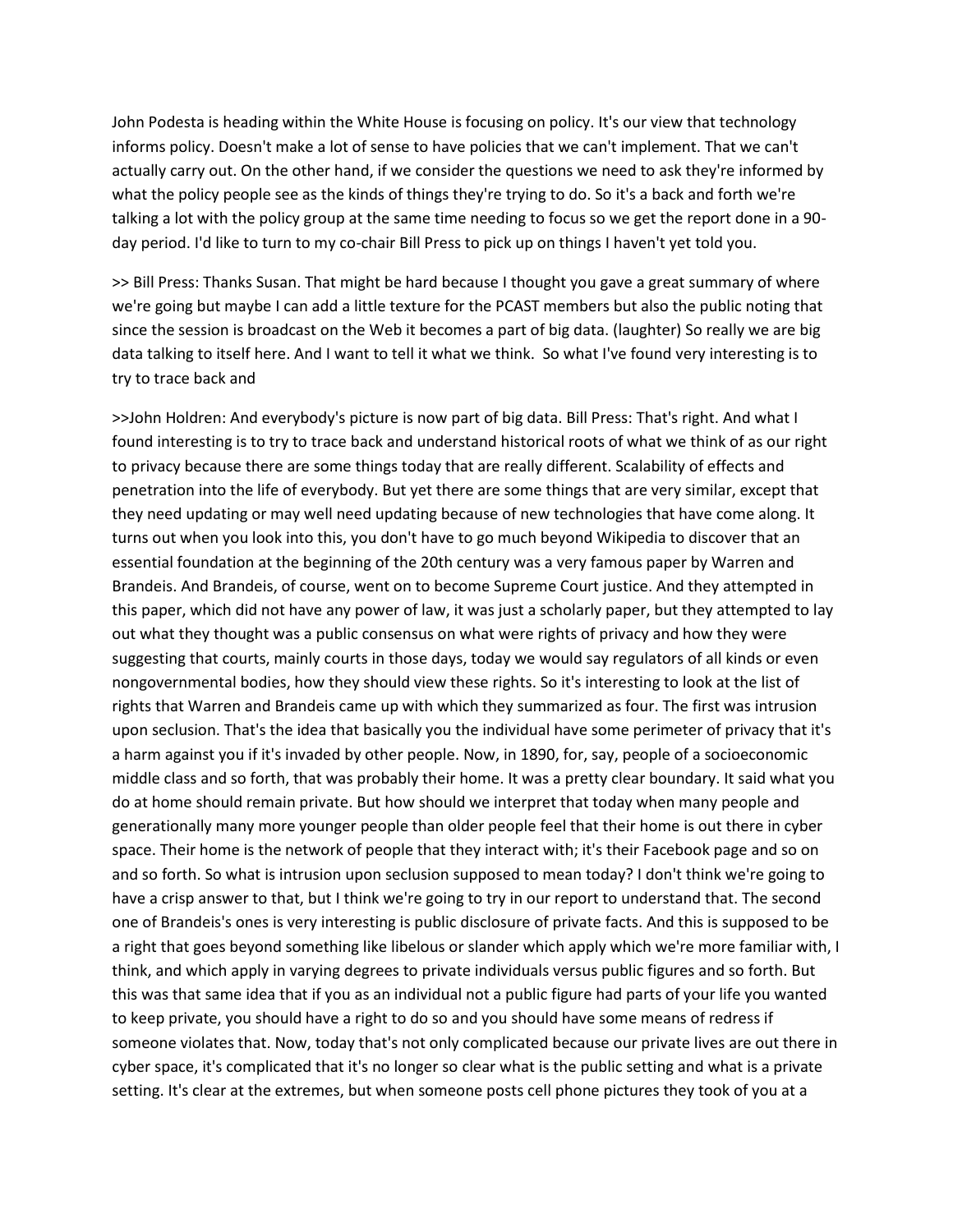party, was that a public session or a private session? Do you have any rights there? Or were you just out there and they had a right to be there and took the picture and post it? When we all start having wearable mobile devices that are constantly sensing our environment and recording it. Google Glass is the first one to have caused quite a stir. Does this mean that every conversation that I ever have with someone wearing Google Glass is a public conversation, even if it occurs, if it's a one-on-one in a private room, I'm just supposed to recognize that they're wearing that? So I won't go through the other two of the homes ones, but on those to point out although they're principles we all agree with we need to understand how to apply them today. Then, and I think we've just started thinking about this is the question, we shouldn't be bound by a list that was made in 1890. What would we write down today, with a clean slate? What are the generally perceived public values about privacy as they apply today about things that can cause harm and what do we think should be a set of options for the policymakers of redresses for those harms. In some cases it may be as simple as disclosure, disclosure of the fact so you know what you're getting into. I don't remember, does Google Glass have a little light on it that shows when it's recording. If it does or doesn't, should it or shouldn't it. But Susan raised a very important point, and that actually does get back to this private fact thing. In Holmes's day a fact was private because you knew it and you wanted to keep it private. Now we have private facts about an individual that he or she, himself or herself may not even know. We have private facts that are derived from public records. So you can see that you could imagine going anywhere on a wide spectrum on that. You could say no public records are public records and anything derived from them is public. Get used to it everybody. Or you could say no, the classic definition of a private fact needs extension. The individual should have rights in privacy in those facts, even if they are derived from the public. Then the technology question is how do you do that? Technology and policy question is how do you do that. Because in many cases this private information is only latent in the data that's collected and latent in a way that you couldn't even know at the time of collection if you wanted to, specifically big data involves not just big data sets but it involves powerful algorithms and algorithms that haven't even been invented yet. There may be data sets that seem to us today not to have privacy implications but tomorrow, because someone clever has invented a new algorithm, suddenly have privacy implications. We need a framework that's robust enough to deal with that kind of situation and that framework is not going to be something as simple as a checklist you may or may not do this because that checklist will never be complete. Maybe that's all I want to say in terms of what we're wrestling with. These are the same issues that others in the public space are wrestling with in the workshop sponsored by the Podesta group, who have been very helpful to us and in writings every day. You can find writings every day on the Web on this subject that we're trying to assimilate and we'll eventually try to put our oar into the water on this.

>> Eric Lander: Thank you both Susan Bill The floor is open for questions. I see Chris Cassel and Barbara Schaal.

>>Chris Cassel: Thank you and thanks to both Susan and Bill for the very nice and thorough explanations I felt like I was in a class with both of you guys. I know both of you are professors so it was very helpful. I just want to add that there's overlap just even as we speak literally with other things that are happening. There's a story in today's Modern Healthcare that the FDA is now calling for classifying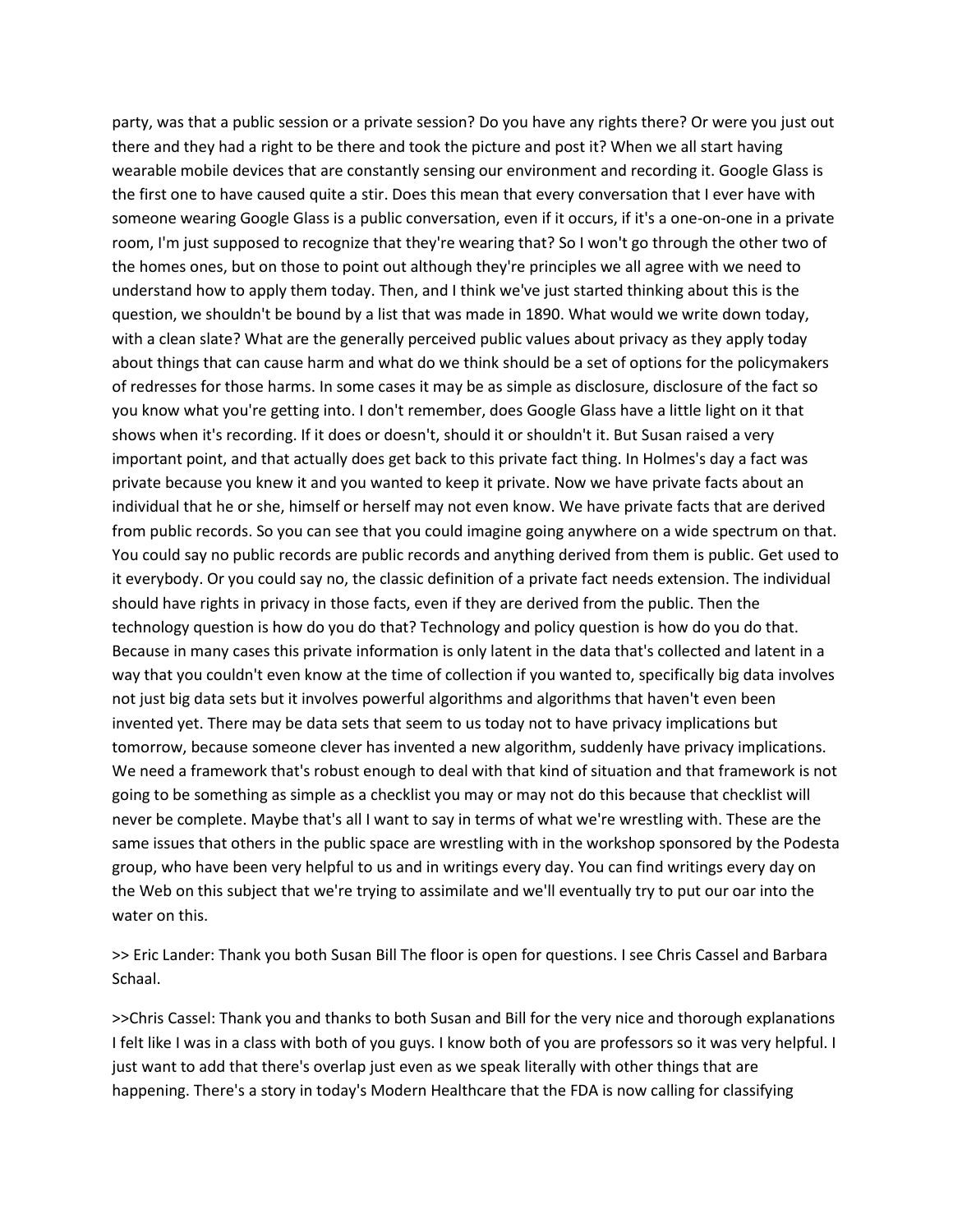health IT products by their level of patient safety risk. So this has been an interesting debate in the medical and healthcare world about, because the language, the authorizing language for FDA includes medical devices, and it has long been thought at least legally that that includes health information devices. And of course that can take all kinds of forms with mobile devices and biometric things as well as what we think of as electronic medical records. So there's been a big debate about how exactly would they exercise that if at all. And I think they've taken a really interesting tack here which is to say that it's not the device or the platform, it's how it's used. And could patients be harmed by this use of this medical data. It's just a brief article I'm sure we'll all be learning more about it but I wanted to in some way add it to the framework of what you're thinking about.

### >> Barbara

>> Barbara Schaal: I also want to add my thanks to a really well presented discussion of a pretty challenging topic. I think that clearly there's a framework you've produced a framework for addressing some of these issues. I just have a few questions about extending that framework a bit more to the international which can be daunting because there's different concepts of privacy in different countries and there's also different concepts about how to deal with privacy, whether you control the input of data, whether you control the data or you control the use of the data. And my question is: As we move forward addressing those issues in an international arena, do you see any particular parameters or challenges that are vexing related specifically to the international? Is there a framework for dealing with this, and is there an opportunity to produce some kind of a harmonization or how do we account for the variance in those concepts?

>>Susan Graham: So let me come back to the fact that our charge is to talk about or to investigate the technology in this space. And so we've looked primarily at what are the technology developments in other countries that we don't know about or that we're not doing. When we talk about, when we think about technological solutions or partial solutions, technology to help to protect privacy, a lot of them are not the -- the values are parameters in many cases. In other words, what you choose to forbid can be adjusted, if you get the technological solutions right. So while it's very important to recognize these different values in different countries, it has only an indirect effect on our part of the problem. Now the policy group has to worry about it in a very different way than we do.

>>Bill Press: I think specifically on the international scene there's been a lot of public discussion on, is the U.S. going in a different direction from western Europe, from the EU. So as Susan says, we're largely the technologists in this, but one of the knottiest issues is what if there's a value that we, that the U.S. and the EU may share completely but we have differing views on whether that value can be enforced technologically. What should the balance be between trying to enforce it technologically, versus trying to enforce it by laws and penalties, because then it's not a question of not sharing the same values, it's the question that we might end up in quite different places practically, and of course that's bad for the progress of technology. That's bad for the realm of commerce, when the playing field is uneven, when there are different rules in different places. And so I think as several people have mentioned, it's not just the values and it's not just the technology, but it's really how they interact, which, as you perceived it, is very complicated on an international, in an international setting. Eric Lander: This is one of the most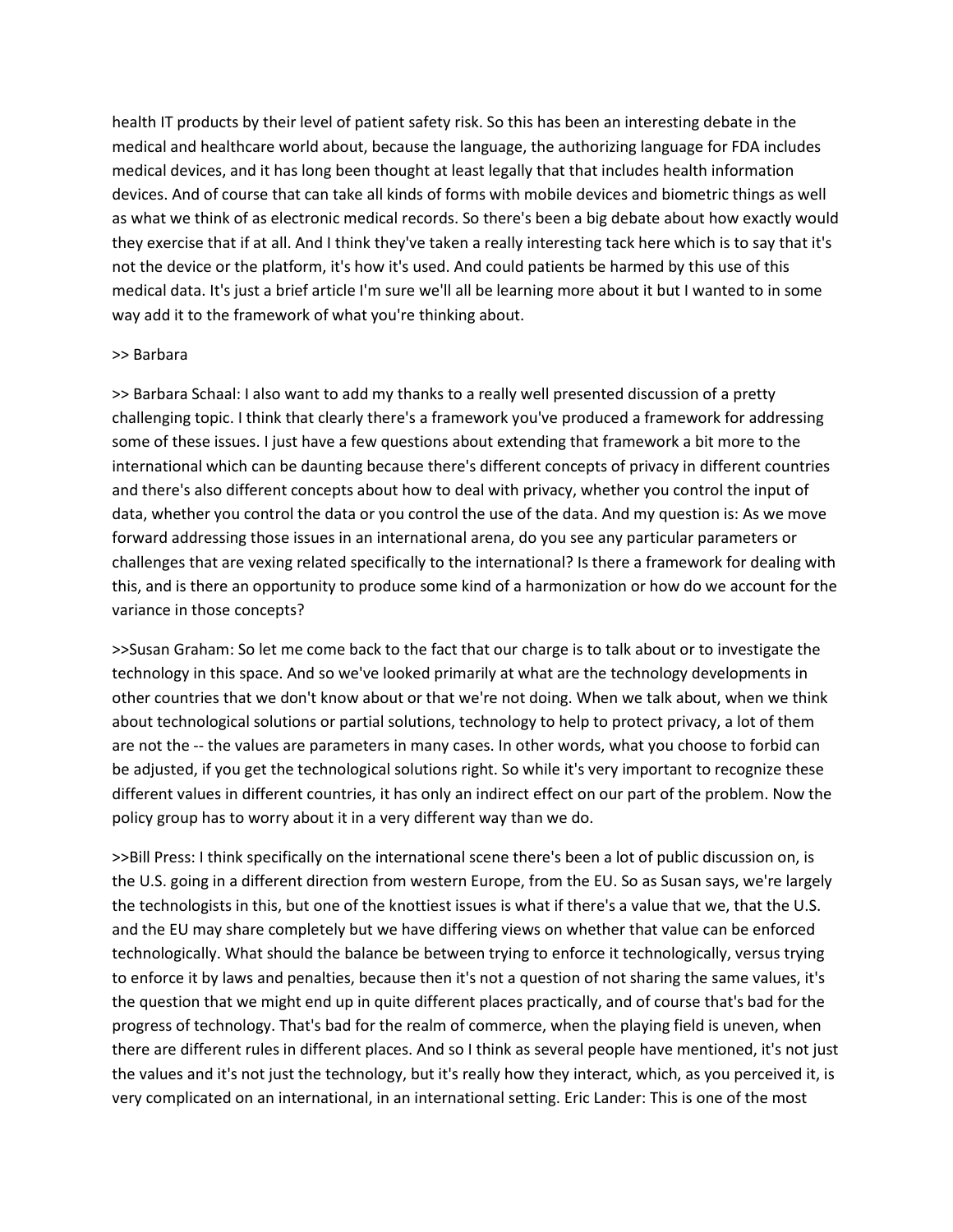complex topics we've taken on, as is clear from this discussion because it involves technology that spans essentially all possible human uses, not to mention lots of nonhuman uses, all the devices that we have that are going to be doing things in our homes and our economy without us. And at the same time fundamental question of values. PCAST is not a group that can resolve all of these questions. These are fundamentally policy choices that have to be made, value choices, but I think we have a unique responsibility to try to supply the answers to the questions where is technology going, how can technology help. To do that we do have to connect with these great larger questions here. I think it's an ambitious 90-day assignment. I'm grateful to Susan and Bill for leading us into this assignment. My guess is that it may not be the last word ever on the subject. But I'm hopeful that it will be a helpful starting framing of these questions and perhaps helpful technological input both to policymakers and more broadly to the public of the United States, and I suspect around the world, we're all trying to think about how do we ensure that we get the advantages of technology while still preserving the important aspects of privacy that we have always held dear that are important to the development and fulfillment of us as individuals. With that I'd like to suggest we move to our break. We are virtually on time. And we shall return, I believe, in about 10 minutes or so, according to the schedule. Where we have some guest speakers. Thank you.

## **Analytical Techniques to Improve Public Policy Decision-Making**

>> John Holdren: Okay. We are now moving to a session on analytical techniques to improve public policy decision-making. I'm going to turn the chair over to one of our two vice chairs, Bill Press, who as I explained to a couple of our speakers he knows more about this subject area than I do and I'm very happy to have Bill to moderate this session. Bill

>> Bill Press: I'm no less interested in learning about this than you are, I think that's all I would say. So let me welcome the four speakers. And I think maybe the way to do this is I'll introduce all of you now a bit and then we'll just be able to go from one presentation to the other from my left to your right. Your right to my left. We'll start with Chris. I wanted to mention that the origin of this session is in a suggestion by Dick Garwin here today down there. Dick was a member of I guess the original PSAC, which was the predecessor to PCAST in the era of Presidents Kennedy and Johnson, and has been a trusted advisor subsequently I think to every PCAST as well as to every science advisor there's ever been. So it's great that we're able to implement Dick's great suggestion for this session. The idea of this session is to expose how computational and analytic techniques, including very much big data techniques, so there's some relation to the previous session, how those techniques have been moving from the realms where they were often invented, for example, in the physical sciences in simulation of physical systems, whether they be spacecraft or rockets or other such systems, into domains that affect policymakers more directly, can inform policymakers more directly, but also in some ways just have more relevance to the lives of individuals, of everybody. In some sense this is a look at new directions in the social sciences, but I think we didn't want to cast it in that way because we weren't looking for a disciplinary silo approach. We were really looking to bring in, as we have four practitioners who do very different things. So I hope they're not too uncomfortable while being under this same umbrella. And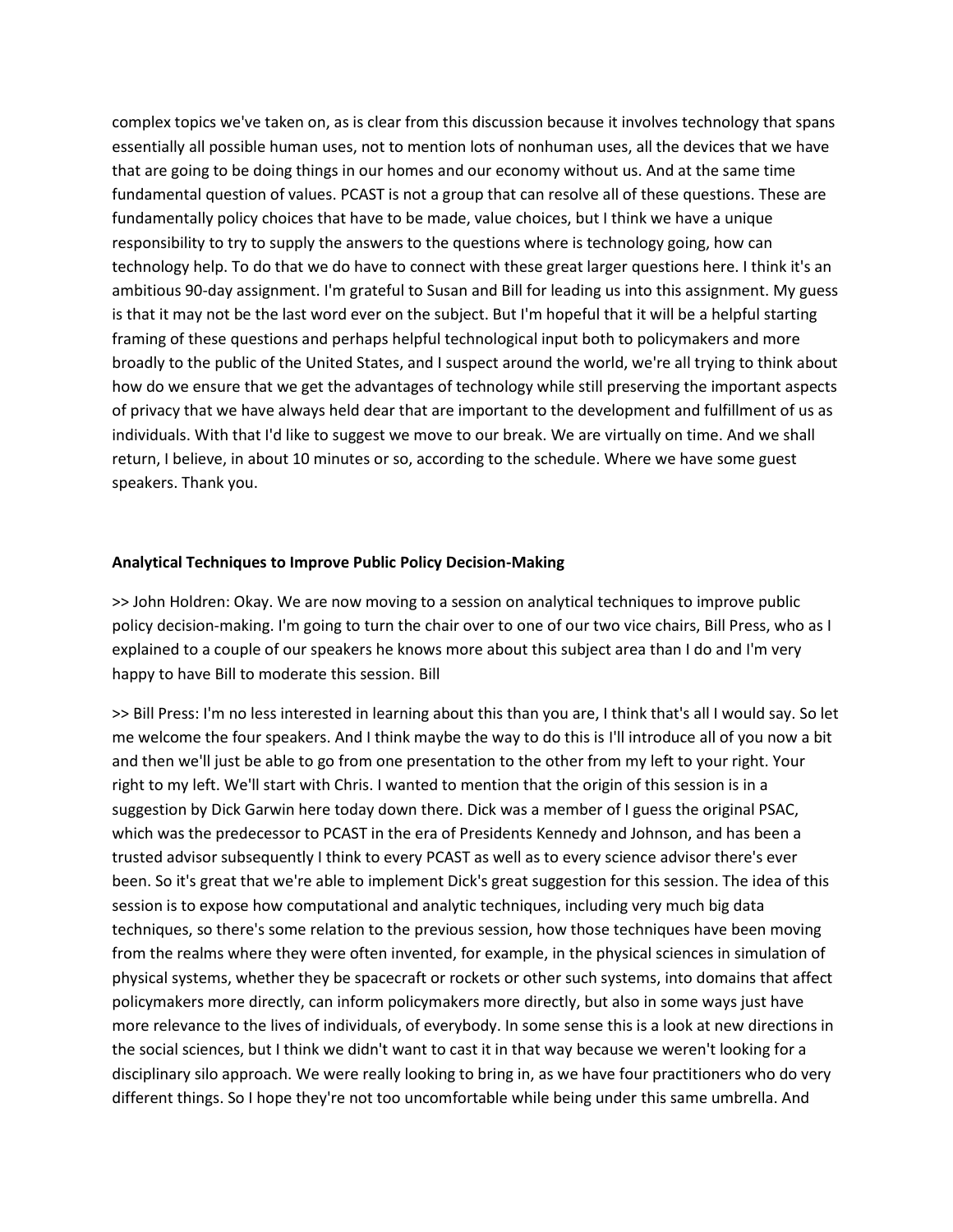they'll have a chance to tell us what they do. But things we think are, through policy and policymaker decisions, are going to affect the lives of people and that therefore PCAST should know a little bit more about this and so should the public. So PCAST members you have detailed biographies of all four speakers in your packets. And I won't read them in any detail. But for people, members of the public and people watching on the Web, let me just say very briefly a little bit about each person. Chris Barrett is executive director of the Virginia Bioinformatics Institute which is a part of Virginia Tech and also a professor at Virginia Tech. Before he joined VBI, he was for 17 years at Los Alamos National Laboratory where I knew Chris and had the pleasure of interacting with him where he was a leader in the group of basic and applied simulation sciences. Dr. Barrett has received a number of awards in his career that I won't read you the whole list, but he's been Jubilee professor in computer science and engineering at Chalmers University in Gothenberg Sweden. He won distinguished service awards at Los Alamos National Laboratory and I could say the list goes on. Claudia Perlich is chief scientist at a company in the private sector, Dstillery it's spelled without the first I, so I hope I've pronounced it correctly. And that was a company previously known as M 6 D which is easier to pronounce but no less transparent. I'm sure that's what I mean. But let me tell you what she actually does. She designs, develops analyzes and optimizes machine learning that drives digital advertising. Here's a very practical application in the modern world that has touched us all. Claudia has published more than 50 scientific articles and she holds multiple patents in machine learning. Her Ph.D. is from NYU and she spent many years with the predictive modeling group at IBM's Thomas J. Watson Research Center where she also concentrated on data analytics and machine learning for complex real world domains and applications. Charlie Catlett is senior computer scientist at Argon National Laboratory, and he's also a senior fellow at the Computational Institute of the University of Chicago and at Argon National Laboratory. He's the founding director of the Computational Institute's Urban Center for Computation and Data. Urban CCD. Which I think he'll tell us about so I won't give you the summary here of all of that. In some of his prior positions, he was chief information officer at Argon National Lab. He was director from 2004 to 2007 of NSF's Taragrid initiative. And going back earlier in his career he was chief technology officer for the super computing application at University of Illinois at Urbana Champagne. His degree is in computer engineering from UIIC. And finally Duncan Watts is principal researcher at Microsoft research and a founding member of the MSRNYC, if you can decode that, Microsoft research New York City laboratory. At the same time he holds or has held several other distinguished positions. He is the Andrew G. White Professor At Large at Cornell University's, Cornell's highest honor for external scholars, and he has been an external professor at the Santa Fe Institute as well as a visiting fellow at Columbia University and at Nufeld College Oxford. Duncan is the author of six popular books. And in the spirit of -- I know one should always plug the most recent book of anyone one introduces, that's my principle. And his most recent book is Everything is Obvious Once You Know the Answer. We can look at that. Duncan's PhD is in theoretical applied mechanics from Cornell University. So with that, let me go to Chris Barrett and tell us what we should know. Chris Barrett: Thank you. So to be brief is the art of knowing what to leave out. Not something I'm particularly good at.

>> Speak up a little bit.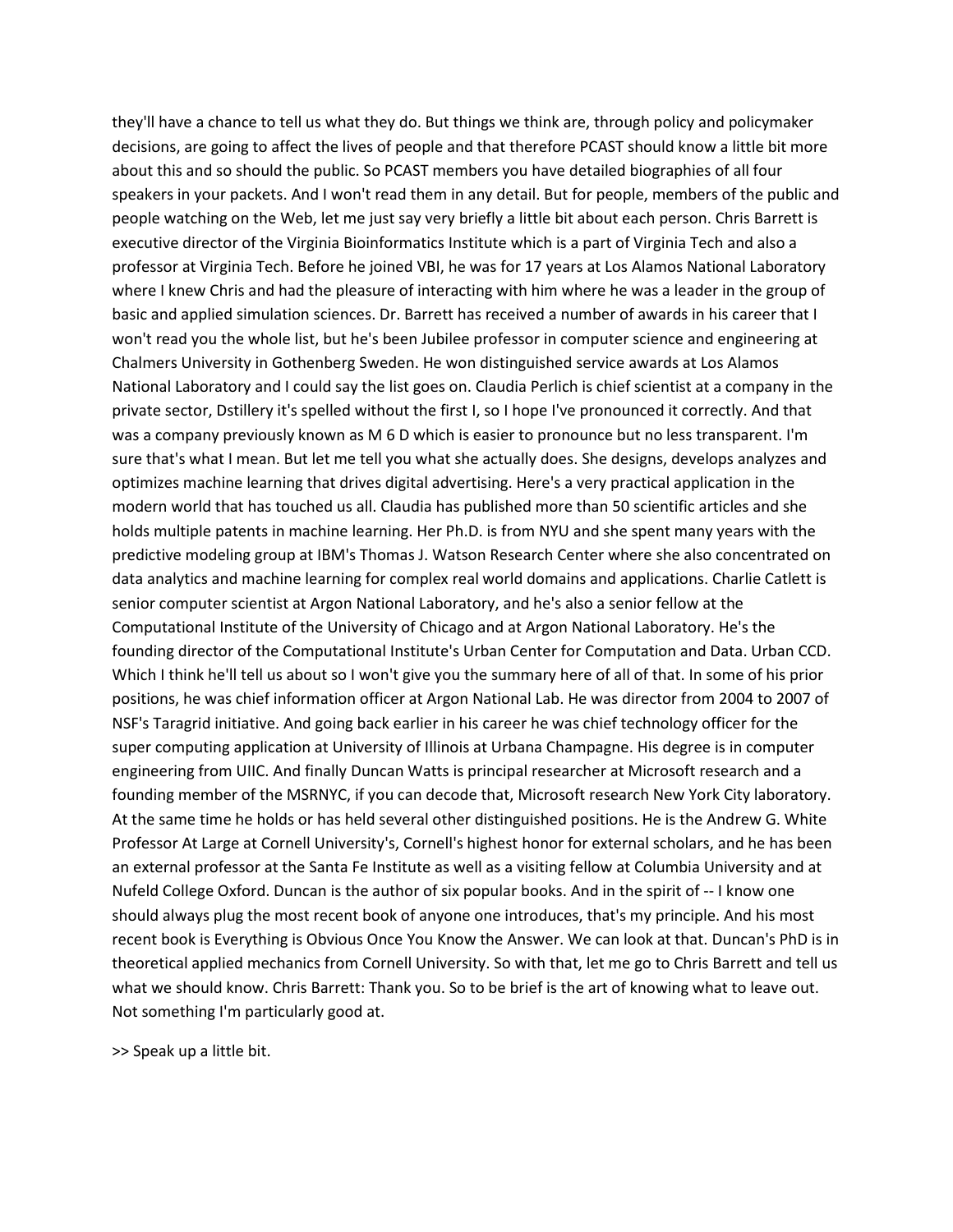>> Chris Barrett: Leaving things out is not my strong point. So I'm going to struggle with this. But so this is measuring modeling and managing interacting systems. I guess it begs the question -- how to make it change begs that question. There we go. So the relevance to a bioinformatics, bioinformatics originated obviously as a term worrying about the genome. To understand how things are expressed is moving off the genome in a big way. You can't understand pathogens if you don't understand hosts and you can't understand hosts if you don't understand host environments and to understand host environments you have to understand interactions among them. And with people, their environments are technological and social. And you wind up being really blurring the distinction between social and environmental. Socio technical and biological domains in the direction that modern bioinformatics is moving in. I'll talk mostly today about population scale things. But they pertain and connect immediately at the molecular level as well. The big thing here, relevant to this topic, is of incredibly diverse unstructured information. That was information that was never intended to have anything whatsoever to do with understanding anything about what I just said, how pathogens interact with the hosts or how hosts interact with one another or anything else. And it qualifies as big data in the sense that if you look at curves, I didn't bring one with me, but if you look at these exponentially growing curves that are growing in many documents, about big data, the vast majority of it is what's called unstructured, which means it wasn't collected for the purpose that you're using it for, basically. It can be more than that. But basically that's what it means for purposes here at least. It also involves insilico generation of really very large scale interaction dynamics. So by that, if we're looking at something like social epidemiology, which is a popular topic now, hardly the only important topic but I think it's one that probably everybody has some familiarity with, rather than using aggregated models, social epidemiology, you actually can get down to where you have Avatars for every single person, every single activity location. There's detailed interaction and reaction to diffusion, the spread of the disease over the people and then the internal dynamics of it. So if you have 300 million people in America and 160 million activity locations that can generate a pretty big system. And if you have 7 billion people on earth it can generate a really big one. And sometimes we actually know that that level of detail of that individual or individual characteristics, it matters to policy, because you may be talking about influencing individuals either behaviors or biology or sometimes it matters to how you can collect information and distribute it in these systems and the relevance to policy is different than the relevance to science in many respects in the sense as scientists we may be interested in certain kinds of things we keep trying to tell policymakers they need but it's not at all clear that's exactly what they need. For example, prediction may not be nearly as important as explanation or keeping up, I guess is a simple way of saying something about that. So with respect to how you can possibly scale, So I'm going to focus on the technology aspects and the methodology aspects of how you would approach such a problem. What are the things that are interacting, like who are you? What are you? Can I make an agent-based model of you that's a software object that's one of them is for each of us, and the answer to that really is on the kind of scaling we're talking about from a purely technical point of view that really isn't very feasible and leads to all kinds of other kinds of problems. Here's an example of some of the things I'm calling the un-encapsulated self. Vitamin B 12 is produced by cyanobacteria in your gut. Those bacteria don't have your DNA so technically speaking they're not you. On the other hand they behave like organs because you don't make any B 12. You need it otherwise you won't live. Moreover that particular bacterium is tuned to your matrilineal heritage. So the definition of what you are it's just not clear when I'm like on you, in you, or not. When I'm outside of you. This also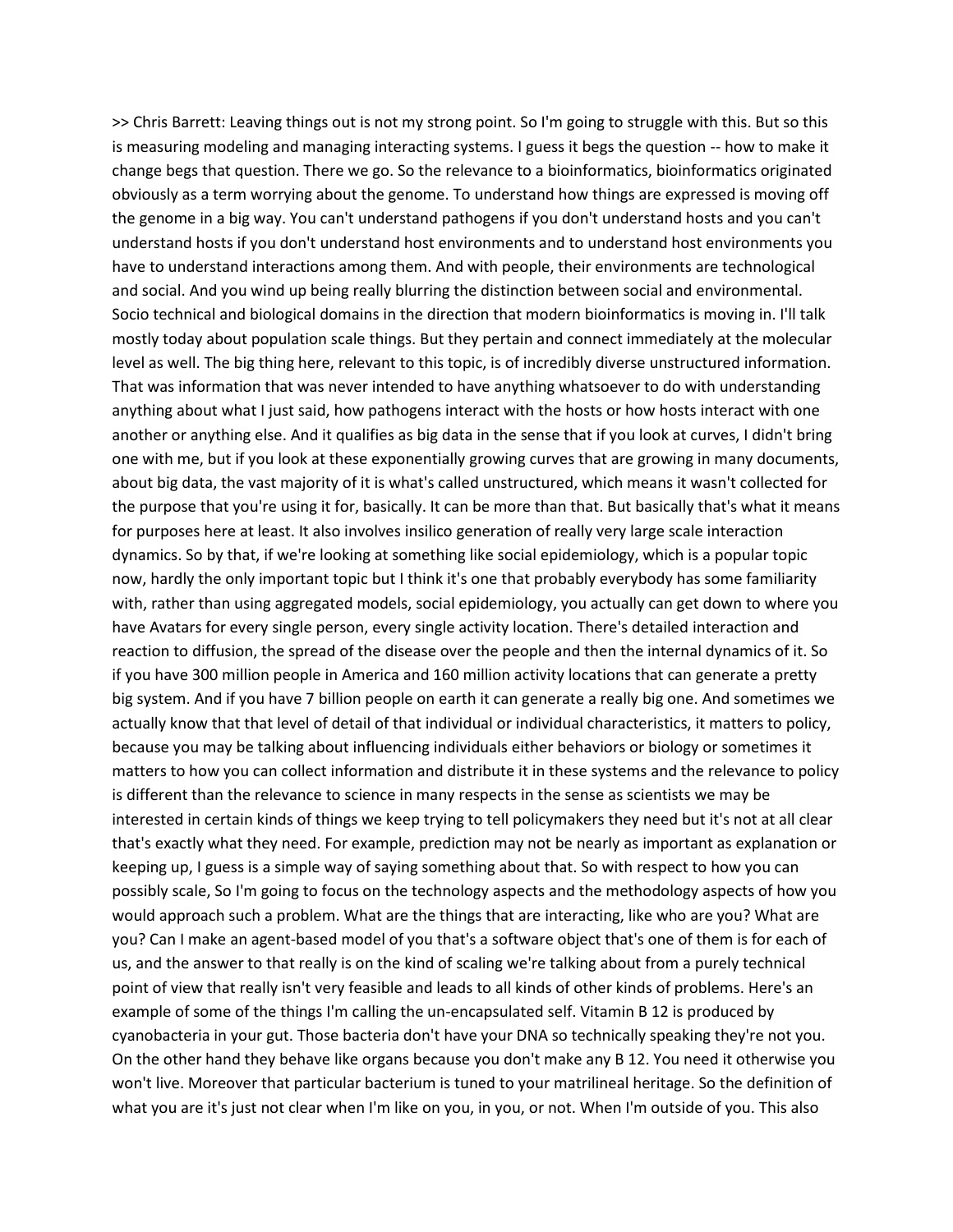applies to thinking, to understand what a Bee does, doesn't necessarily make you understand obviously what a beehive does. Neurons don't know what they're thinking and sometimes we collect together in situations where we don't know what we're thinking either in exactly the same way that neurons and molecules don't understand exactly what they're doing. It's a concept that I'm going to put a name on here I'm going to call it a role, a simple word, we play roles and those roles interact in ways that produce things. They can be prices. They can be all kinds of things. But they exist outside any one of us and yet affect us and are associated with us. An example, to keep some sort of the spirit of the population biology is that you may have read about that there's -- there are a couple of different ways this happens. But there's a genome associated with a hopper. I'll call it a hopper. Depending on its environment, which it has some control over, because it interacts with it, it winds up in two very, very different morphological phenotypic forms, in phenotypes that are different are both behavioral and morphological. One is a locus form and one is a grass hopper form. They have an identical genome. To understand the expression of these things, you have to understand not only whether it's dry or something, you have to understand how many grass hoppers there are, when they're in these different forms their mating behavior is different, their swarming behavior is different. Their metabolomics are different. They are different creatures and they have always thought to be different species and from the genetic point of view they are the same thing, they can go back and forth depending what they do to their environment. This is simply to say in this case, if you want to view DNA as software, or as something people talk about, the program, it's middleware. To understand what this animal is requires something that lives outside any particular manifestation of the animal. So this is the inside/outside problem, how do we know who you are, and how can we exploit that from the point of view of technology to compute interactions on all these different levels that define us. How can we possibly do that if we know we need to. So un-encapsulated agency, encapsulated agency refers to basically, it alludes to a software convention taking encapsulated software objects and assigning them agentic properties and computing interaction among them and this argues against doing such things as a general technological issue for purposes largely for scalability and analytical access and flexibility. Interactions in the media if you look at the grass hopper example they concretely shape it. If I ask you where's your money it doesn't have a simple answer. In fact it doesn't really have an answer. In physical space your money isn't anywhere. And neither is your debt or the actions you take relative to it or your responsibilities, and it gets to be a complicated thing when you say where is your identity. We'll have to ask the question how do we get populations of all these you things that are not even local and interact them in all the ways they can interact for purposes of informing policy, because you're going to do things like have economic effects guide something else which cascades to, I don't know, juvenile obesity. There's a complicated chain of things going on there. And so how else can we possibly take care of these things. So what we've been working on many years and it started a long time ago, although it didn't have this form over the last few years we call them synthetic information platforms, where basically in the context of a query which can be a pretty complicated thing and can also be millions of queries I should point out not by one individual but by many, it organization the passing of this unstructured information into in context synthetic basically databases and a large data library where the individuals are IDs that connect across all these databases. So that you're un-encapsulated, and that you interact in the context of these abstractions in ways that are very informative, very microscopic, very granular, and they scale to hundreds of millions, billions of individuals and homogenous ones. I'm going to try to speed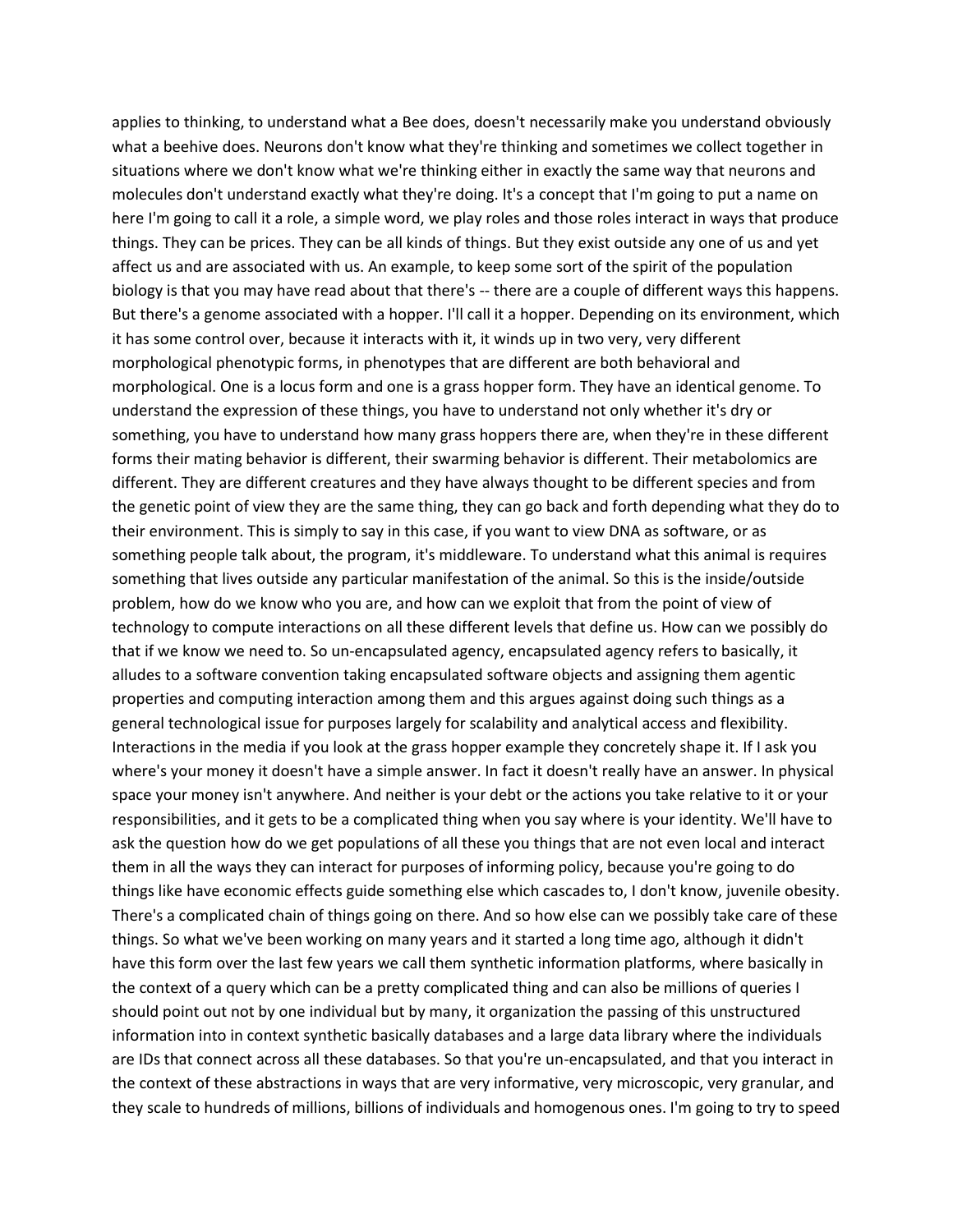up here. Okay. I'm not going to talk about this, except to say that since prediction in these kind of environments where you have mediating behaviors, let me just cut straight to the middle of this thing. There's all kinds of reasons why this is a problem. But I'm going to talk about this thing that says wrongness in temporary confirmation. This doesn't just happen with people, you know, gaming each other or lying to each other or something. It's deception. It's a basis of deception. And viruses do it, too, post cells. It starts happening very early in self-replicating biology but it's certainly true that you cannot have a unique mapping between the behaviors and the mediating states. If what you're trying to do is moderating the mediating states and this title of Duncan's book is really quite to the point. If you already knew what happened if you already knew why they do it it's obvious it could come out that way but it's not necessarily obvious that's what would happen otherwise deception would never work and that's an example of practical real world example. There's obviously places for prediction but there's also places where certain kinds of explanation and other things. So in a synthetic information environment, this has to do with this contagious disease stuff. These are all apps that have very different things. ISIS is an application for public health, people to do very detailed analysis, Bluecaster is a forecasting model My Foresight is what I'm going to tell you about in a minute. Granite is a very large graph analytics tool, there's visualizers and mobility models and training tools and stuff. These are all designed as apps that ride on top of the synthetic information platforms that have hundreds of millions of individuals and it allows you to do things in tractable ways that if you tried to build models for each of these things separately, then you would sort of run out of gas trying to get it all in hand, I guess, is the point. My Foresight is what I want to bring up because it handles certain things to do with guiding predictions and other things. It has to do with actually capturing and blurring the distinction between the users of information, decision makers and data sources, which isn't fairly new for lots of marketing things. It's new for science. The issue is that when, if you have counter factually many different potential futures, there's a lot of reasons you could have many potentials. You could have options or you just don't know. There's lots of reasons. You can ask people what they think, to rank them, for example, and vote on how certain they think they are of this ranking and include that in information about the forecast. It changes how the forecasting works, changes how the modeling direction goes, and it includes what is viewed normally as something that's outside which you would be able to collect, which is scientifically human intuition and expertise and build it directly into these systems. So what are some of the things that tools like this can apply to policy? Well, the epigenetics of juvenile exposure to violence is a topic that would be amenable to such an approach. Influence networks of all different kinds -- incarceration rates, personal success and college, what college you go to, smoking, stopping smoking. All these kinds of things are examples of policy relevant things. I'm just going to -- so what's the point of these things? Information and computing technology is layered into society. Guiding state assessment decisions actions at all levels. Not just at some policymaker's level. Johnny's parents have decided Johnny gets a vaccine. Or goes to school or something. They're decision makers, they're part of this thing. There are millions of them. You can include them. It scales to the natural size and richness of society as opposed to struggling with trying to get all these things that are abstract over them and leave them out in a more contained kind of an approach. It evolved as ICT and products and things evolve. It doesn't, it just naturally evolves. It changes how to think about computationally enabled social decisionmaking. So increasingly this ICT world, which is much more than the Internet is a part -- it's a part of both the laboratory and our computer models, rather than trying to cut it off from the world, we're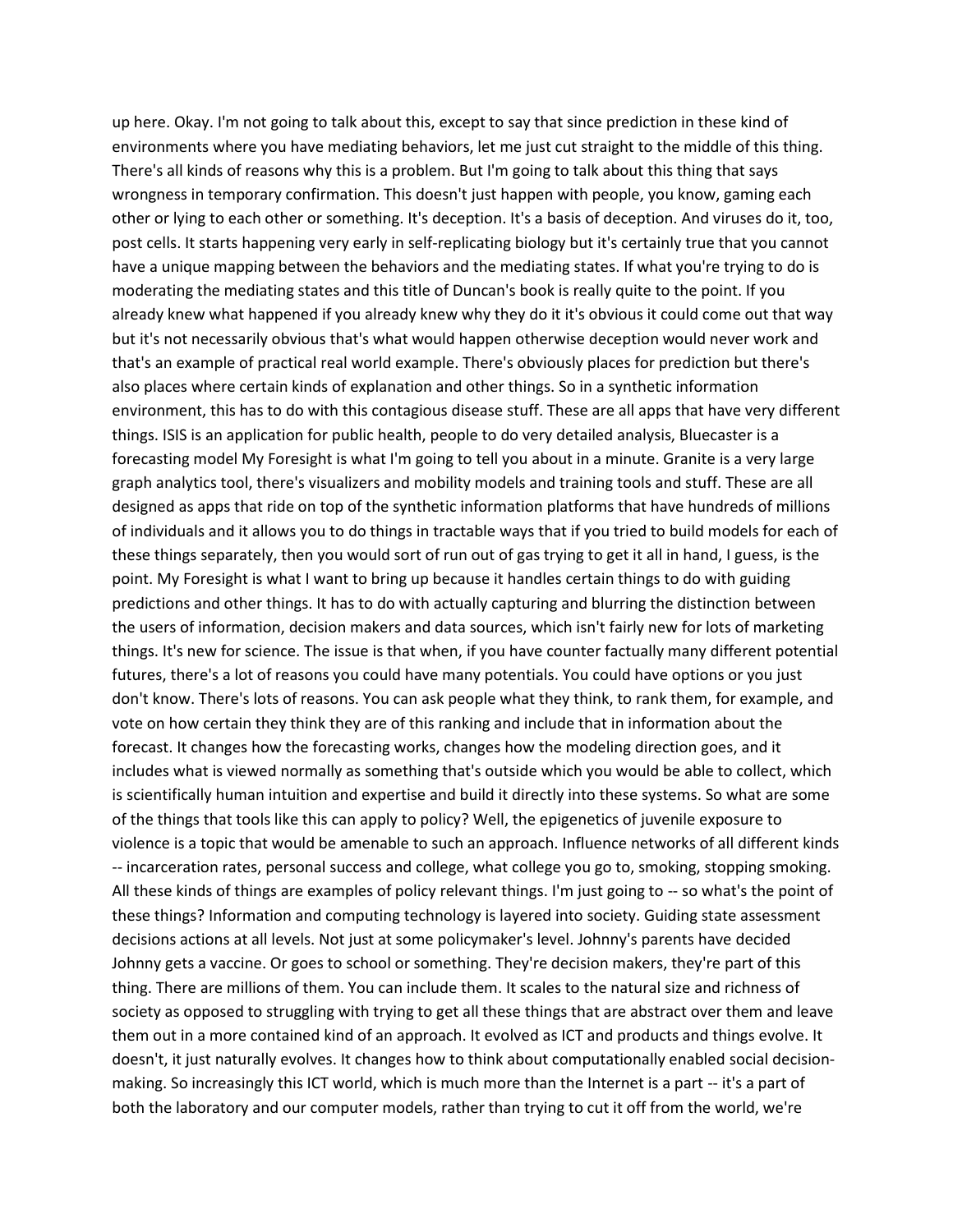talking about insinuating middleware like the Locust and grasshopper into this world and realizing those things we want to -- for whatever our purposes are. People and technology are embedded actively rather than simply observed and managed in these methods. These methods are really the only way to deal with this level of complexity of these systems. One of the questions was how do these methods have something to do with these problems. There's no other way to address these problems. They're scalable. Unstructured data itself, upends a whole lot of scientific prejudice really about what data is non-demonstrative methods, hypothesis testing, counterfactual analysis. Things that lawyers are much more familiar with than scientists maybe have to become part of this practice. And prediction per se is diminished in both purpose and plausibility for many questions. And it really almost isn't the point oftentimes. And so it's the end of the contained model and the end of the great man theory of decisionmaking. It's the enacted ICT enabled sociotechnical world.

>> Thanks Chris. I think we'll hold all the questions until the end. So let's just move directly to Claudia.

>> Claudia Perlich: True to myself, I'm a problem solver, usually solve problems with data. This time the problem was we were given some kind of guidelines as what might be of interest to you what I do in my world as to policy making. I'm no expert on policy making have an idea about it I grabbed the questions and outlines and went with it. And I guess on the first topic here all the different methods that people talk about in the context of big data, analytics and so on. I think it's important to not get lost in the soup of terminology, because many different disciplines refer to very similar techniques with very different terms. And I think it's important to focus on what these different methods can be used for and what they do, not as much as what exactly they were based on what discipline they came from. So when I looked at the long list of things that I was given, I think there are really three separate groups identified here. One is tools to manipulate data. My somewhat personal reflection on the rise of big data is that it really has come from a technology shift in tools to manipulate data. That's where it originated and a lot of the analytics has been around for much longer, but the jump I have seen over the last two, three years is really on what I would call the plumbing, marvelous plumbing I love it. We have on top of that tools that describe the past and the present. So you can ask questions, for instance, obesity rate by neighborhood in areas. So you can now get much closer more detailed view on what the world really looks like or looked like in the past. And it relies on these manipulation tools and collection tools we have to bring it all into the same place. Now, the area that's my bread and butter really over on the tools to predict and my personal frame of this predictive modeling but I think simulation falls into that as well. So I would like to spend some more time on that. And the first reflection here is that while people understand prediction as about the future. Prediction most tools that can predict don't have to predict the future. They can predict the present, or they can even tell you what would have happened in completely different circumstances. And I think Chris already hinted at this at counterfactual. So examples here that I pulled up some work that I'm familiar with is, for instance, great work collaboration between UNICEF and IBM that helps categorizing and assigning importance to text messages sent by youth to in Uganda in medical emergencies versus case of violence and then they get routed to the right place. It's not about the future. It's just helping making the system more effective. And it's one of these application domains of predictive modeling. I've worked on medical diagnosis, and you all probably have forgotten about the fact there's suspenses on your e-mail, you only remember when it does something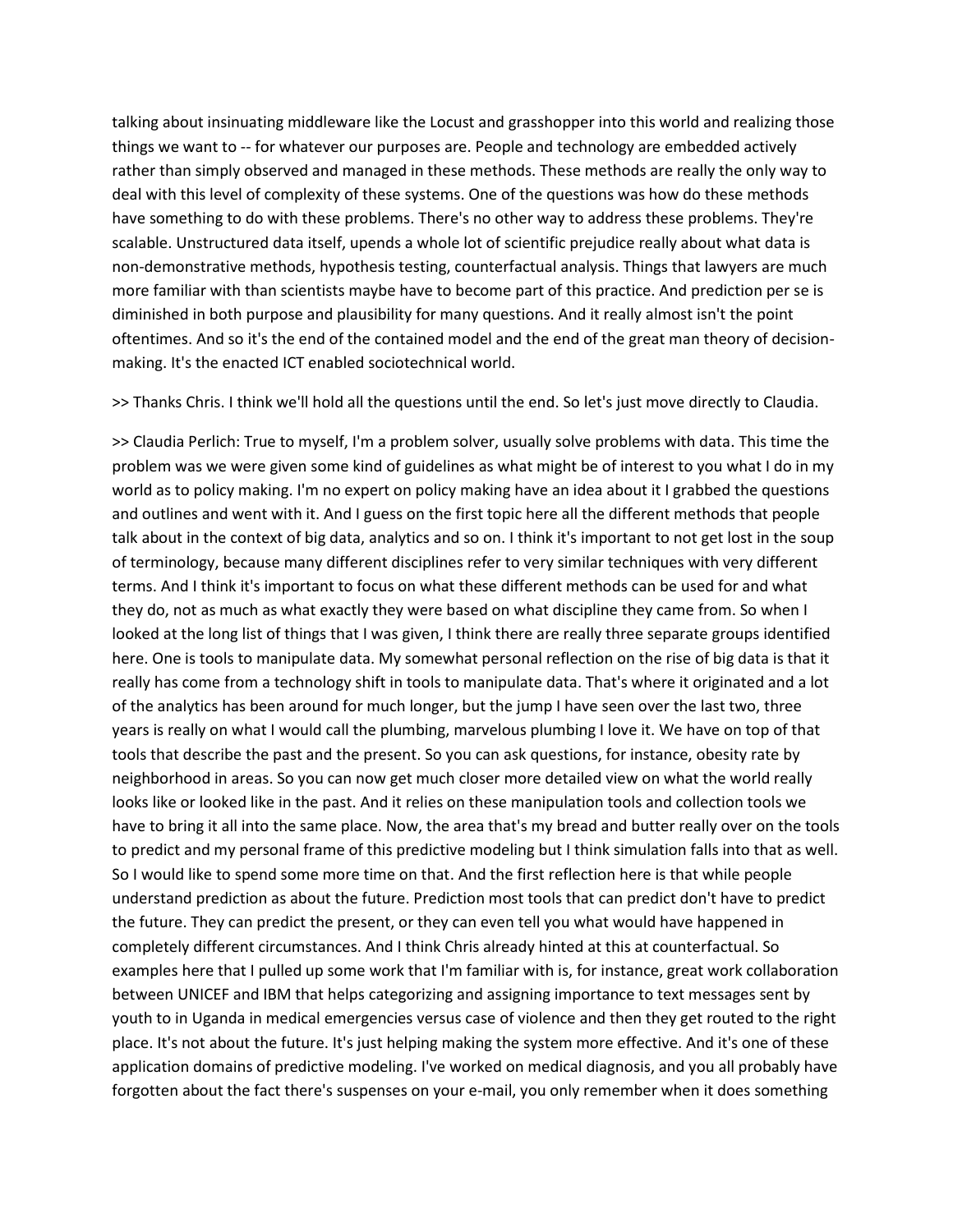really bad. I think the other point I want to get into is predictive past because I think that has very interesting implications in policy and understanding and evaluating. So going beyond the prediction as Chris said towards more interesting uses of being able to drive knowledge and change action, really what you ultimately want to be about. So my somewhat naive view on policy is really you want to change things. You want to interact with the world and hopefully it will be better outcome. The question really is what would happen if I did this? I would love to know but I don't. So all of the conversations we are having about really what are the implications of our actions and to what extent predictive modeling can be part of that. So simulation is a technique to predict. It starts basically with a set of equations and understandings that is already in human mind that you put down on paper or computer systems and then roll it forward and see what happens and you can tinker with the parameters and see what else might have happened under slightly different circumstances. The results are as good as your assumptions, if you know a lot about the world then they're great. And data is really playing a slightly less important role here and can be used for validation of these assumptions you had. Now, the world that I live in is completely on the other spectrum. It's predictive modeling, and my very dry view on it, function approximation, what does it mean? You give me a bunch of data and I'm trying to find what is that equation that underlies the data. So I start with the data and now the problem is my results are only as good as the data you gave me. I'm not talking about noise here. I'm talking about how comprehensive it is. Does it really provide all different aspects that should be in there? Is it biased, are there things that I don't see for whatever reason in the data I'm having. On the upside, I don't really need to have a perfect understanding of what drives things when it comes to human behavior, that's actually pretty much true. I don't know what makes me do stuff, let alone other people. So I would like to focus on a little bit on what I see in terms of the potential limits of predictive modeling specifically. I have seen an incredible shift in terms of efficiency and it's primarily with big data. We have so much more detailed level of information now I'll go into numbers a little bit. I worked for a start-up at four years old. We collect 10 billion events a day where people do things. So I have 10 billion actions that people take. From hundred million actions all online. And I can base on that information make pretty good predictions of who is interested in what product right now. I can predict a lot more if I wanted to. That's not what I'm currently getting paid for. But human behavior, once you see this very granular information is really exciting playground for this technology. What on the other hand where it doesn't work very well, the idea of predictive modeling. If we talk about rare events like Katrina, as I said it's only as good as the data. I need to see a lot of instances of that thing that you want to predict for. I only get a hurricane once in a while; I will not be able to make good predictions about its impact, who would be affected and so on. The other is if I have very few instances, slightly different, I was talking in the good case about hundreds of millions of people that I make predictions for and that I observed. If we're talking about predicting something on a country level, I don't have that many countries. There are only maybe 100 best case scenarios, 2,000. It's not enough for the technique to really play out at its best. And finally, and I think it's important for the policy context, I can't predict when the circumstances are completely different. If I only have seen data in a world where there was no healthcare, I can't tell you what people will do if there is healthcare. I simply have no data for that scenario and that technique wouldn't be able to really answer questions. And this is the part that technically known as extrapolation. If I have data in a certain area, this is extrapolation in time it's the stock market, I know what happened. But to tell what will happen in the stock market in a year from now it's completely impossible. Predictive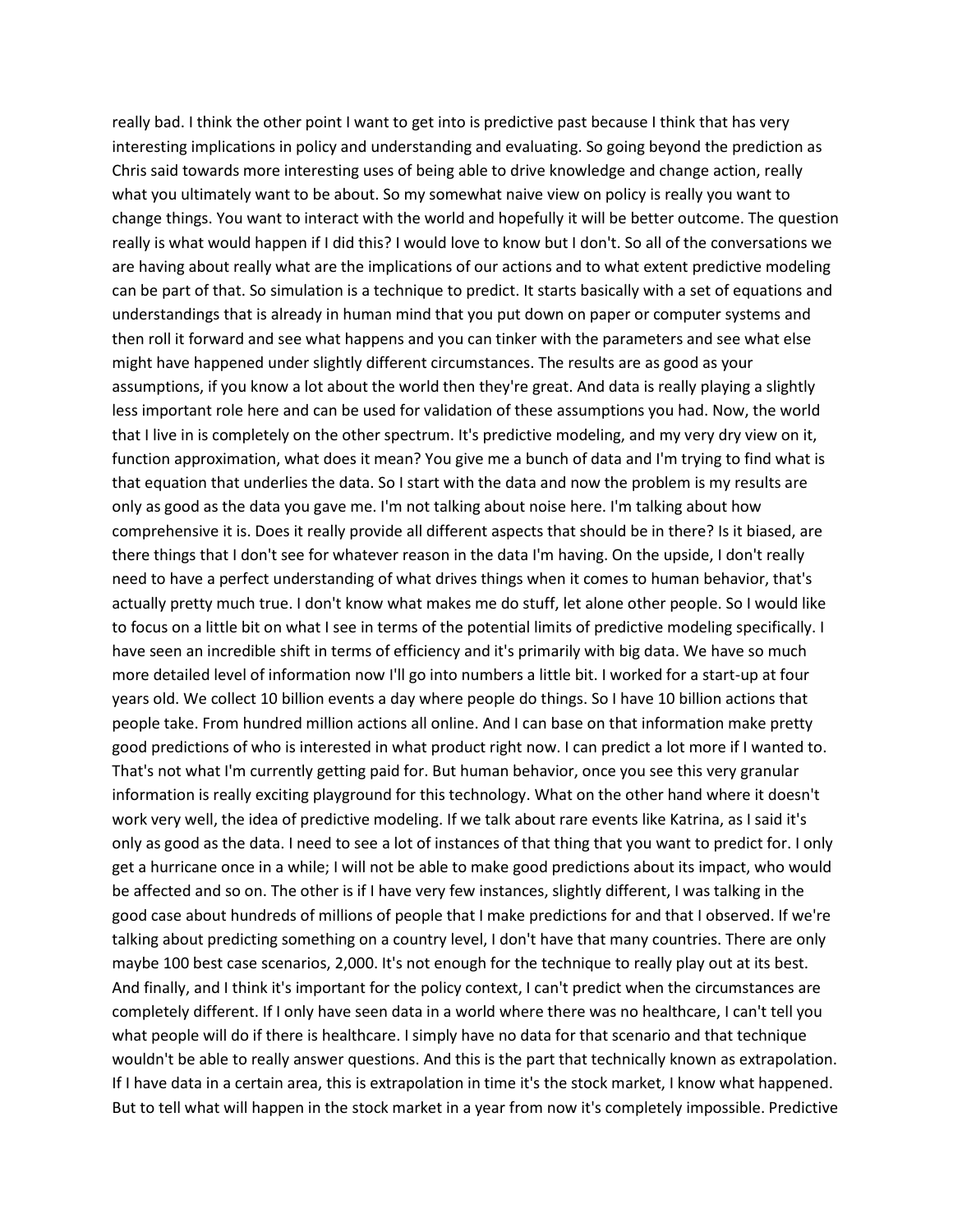modeling will not be able to do that. Because it's out of time. And that also applies to circumstances. If I have information about how people behave in the U.S., doesn't mean I can predict how people behave in Germany. It's a different culture. Behavior might be very different for certain aspects like privacy considerations. So one of the questions posed here is will you have better predictive tools? My reflection is the analytic tools, the methodologies, the algorithms, while changing, actually have been around for a really long time. We know how to do this. We have been doing this 20 years ago. That's when I got started on predictive modeling. What has changed, my earlier point, is really the data that is fueling it. So the tooling although having evolved has become more easily accessible to people isn't that much of a driver. It's really the data that goes into it. Now, my somewhat word of caution around predictive modeling goes back to is the problem you're asking even answerable by predictive models. In particular, do you have the data that could build the model to answer your question? And most often the answer is no. Quality control is extremely difficult. At least in simulation, if somebody gives me a set of equations, there should be a couple of people in this world who understand what they mean, and can explain it to me. Since the model is only as good as the data, you need to understand the data. If I drop a terabyte of data on you there's no understanding, there's no way to really grasp and fully explain what is going on. So ultimately it becomes a scale of the modeler, it's very hard to control and I would even - and I think that's what you run into also in the privacy conversation, is that it really is hidden in this vast stack of complexity of data that's very hard to get to. Now, one upside I wanted to mention here that I see a lot of potential, are there are better techniques. Predictive modeling, learning from data is currently used in a very exciting application called causal analysis. Now, we all really want to know why things happen. That is the objective. So typically it's done by a beta thing but you can't really do that with human subjects. You can't just apply policy to half the U.S. population. It's not going to work. So what can you do? And that's my closing point here is that you can use predictive modeling to estimate causal effects on just the data you observe anyway. And this has been done very successfully in medicine, and we do it also in advertising, and I'd be very happy to share any information you're interested in. Thank you.

#### >> Bill Press: Thank you.

>> Charlie Catlett: I'm going to just build right on top of these last two presentations and give you a tour of some of the things that we're doing and what are being done in other cities with these various technologies that we've been talking about. In the context here is we started an activity a couple of years ago where it was my vision I would say to try to bring together different groups of people with different expertise to solve problems that they wouldn't be able to solve on their own and to build capabilities that one set of people might be able to provide to another. Especially going across computational science and social sciences. So we've been focused on I'd say three different layers of policy and practice in cities that are defined in terms of time scales. When we look at time scales of years to decades some of the things that Claudia just talked about, we want to include in computation models to get a sense for what are possible outcomes of urban design or policy. In terms of closer policy, what might happen over the next few months or hours or maybe the next few weeks. There's a lot of new data that's available and the two communities I'm talking about, particularly here, there are a lot of people with passion for analyzing data that don't have the training or background to know what are the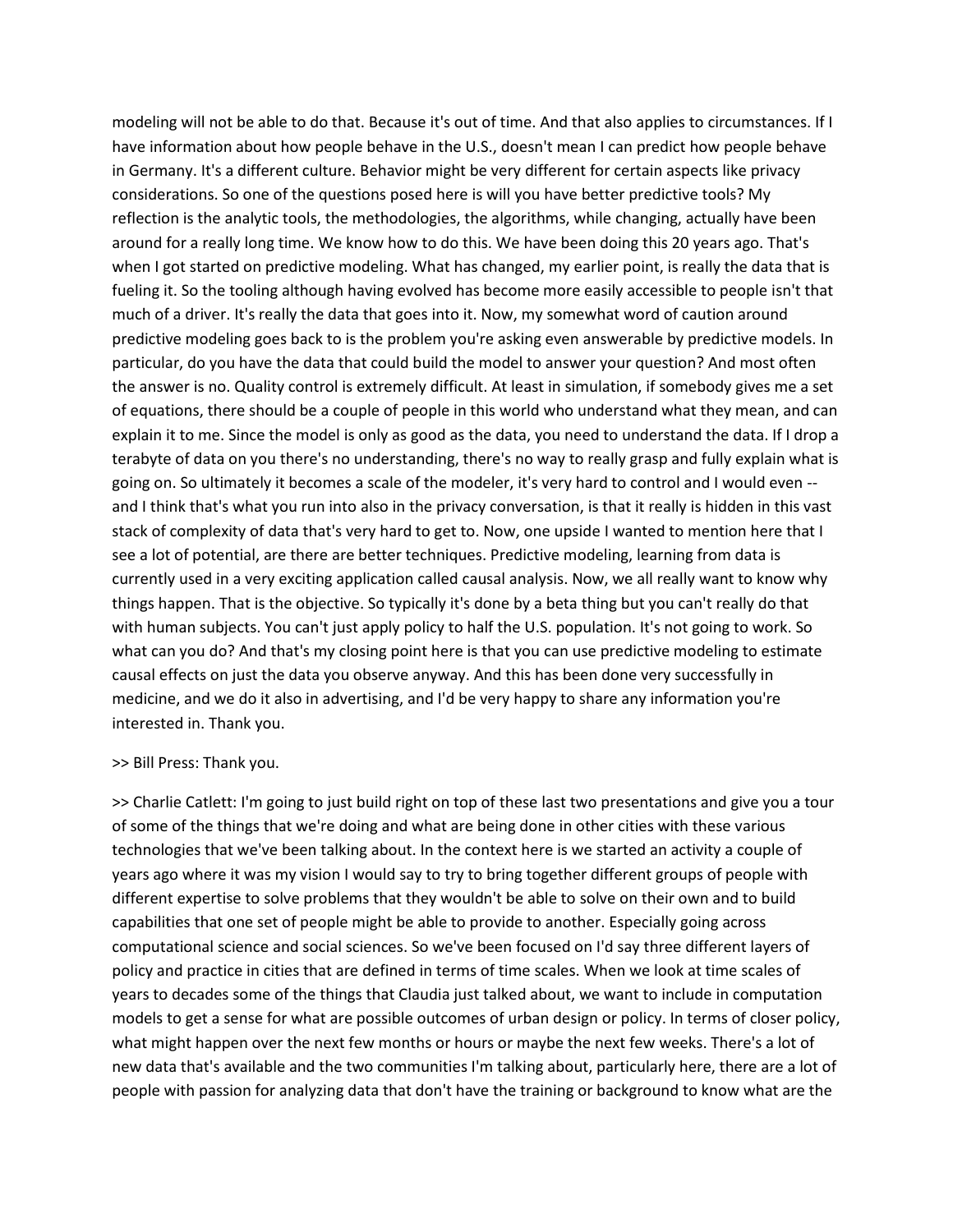right questions to ask of that data when it comes to policy or in our case the cities. Then there's a vast community of people who ask the right questions but they're not aware of the data being available. And if they were they wouldn't have the tools or the methods to be able to analyze that data. So we're trying to bridge between those two communities. And then in the very short scale, short time scale of even seconds to hours, we are exploring ways to collect data about the environment and even to build capabilities that would change the way people interact with the environment. I won't spend a lot of time on the bottom part here in the optimization interaction, but I'll try to spend most of my time in the top two. Then I'll close with a little bit about what we're learning with interacting with students who want to work in this area. So the first problem we started to look at is the 600-acre site south of Chicago called the Chicago Lakeside Development, 600-acre peninsula. It is steel slag, artificial land built over the decades by U.S. steel. It's brownfield. It's surrounded or adjacent to the west to some of the areas of Chicago hardest hit over the last hundred years or so as economies have changed and as demographics have changed in the city. Skidmore Owings & Merrill along the with the developer McCaffrey have an interest, have elaborate and nice plans for the site that talks about how you won't need a car to live there. All the storm water will not go down to the Mississippi by way of the river that we reversed, but it will go back into the lake and they have the vision to use renewable energy to power the site. When we sat down with them and asked how do you know these things will be true, their answer was: Well, we're hoping it's true and it's our intuition that it's true but we don't really have a basis for saying that this is actually going to be the case. Now, it was more clearly illustrated to me when I first started talking to Skidmore Owings & Merrill about a real estate development in central Beijing, Beijing central business district. They said we're going to plant all these trees beautiful conceptual picture. This will help clear the air. I asked how do you know it will do that? They said we don't. We said we actually have some computational models that will help you answer that question. So this project here is just about bringing the tools and practice of urban design at very large scales. These are unprecedented scales, 500 acres, 700 acres, Hunters Point in San Francisco, not very many in the U.S. Almost every city in China is building out at 500 acres or more scale. To think the designers and policymakers don't have what-if scenarios over the period of a few decades is a little unnerving. So we took a set of software we had was to model energy in every single building. We put it into an architecture design software from ESRI, and then we allowed the designer or the policymaker to turn two knobs. One knob is what's the zoning of each of these districts within the 600 acres. The other is when is that going to be built over the next 10, 20, 30 years and based on that we would run energy models for every building and come out with the curves off to the right, with the real purpose of giving them an ability to design the energy demand or the energy supply based on the demand that they were building. And then recently we've begun to say, well, to try to answer two other questions. And the first one energy is also dependent on what the climate does. We have decades of historical data about weather and we want to, by mixing up the wet and the dry years and cold and hot winters that's happened in the past and changing their frequency, we can get a sense for what the energy demand might be if the climate goes this way or that way. This is not to say that here's the predictive answer but to be able to compare multiple scenarios and try to zero in on ones that make the most sense. Similarly, for transportation, this site is on the other side of a choke point, where five lanes in each direction go down to two. And then back up to five in each direction. And there's a question from a policy point of view, when to expand that road and build more capacity. And what might be the impact of that decision if there were a rapid bus transit that was put in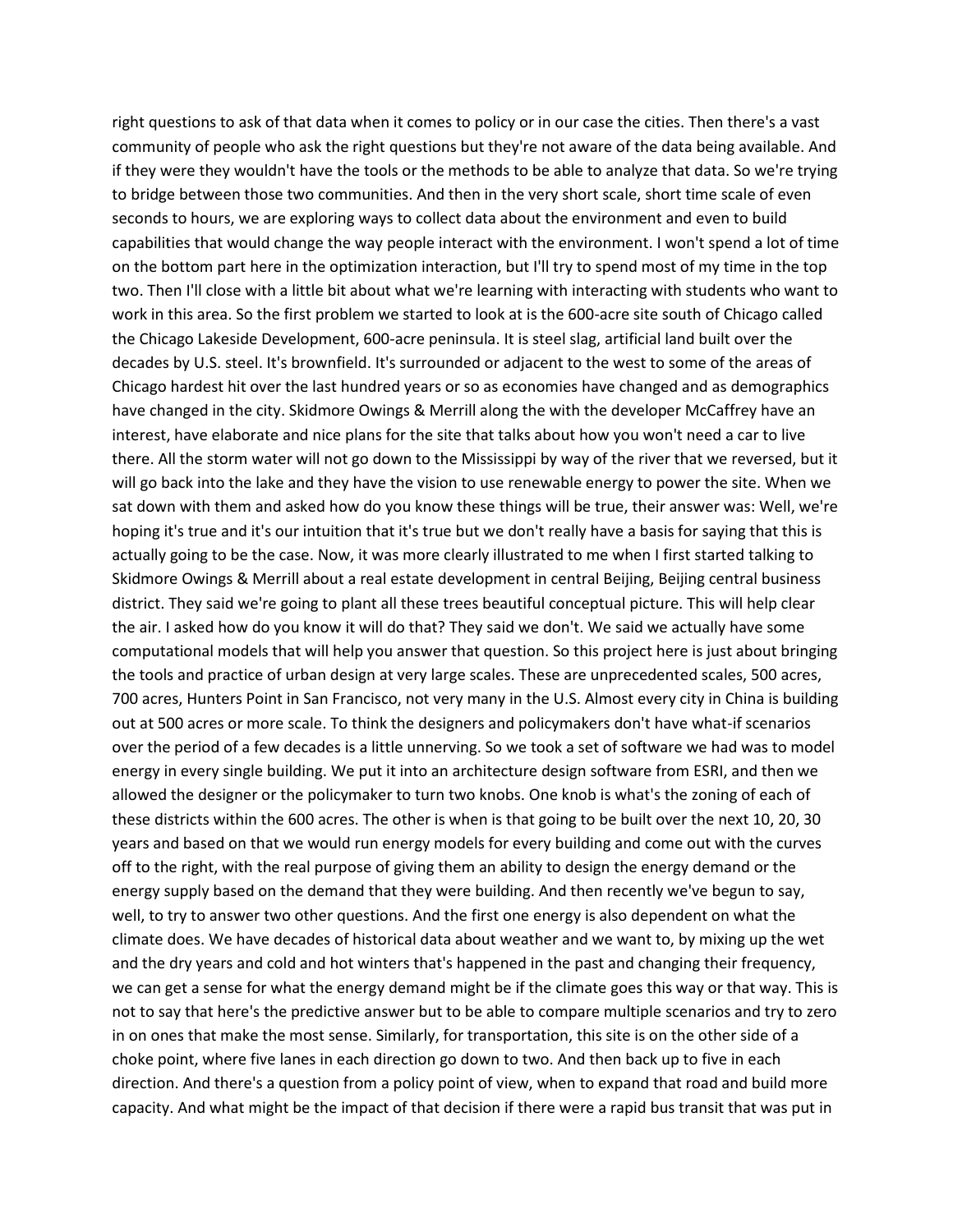place or a rail, light rail line. These things come together, and with transportation it's the same two knobs, zoning and phasing, these things come together if we want to ask a more precise question about energy, which is not can we meet the monthly capacity needed but can we meet the capacity over a 24 hour period of time where we have renewables and storage that come into play and if it's not the same capacity over that 24-hour, the bottom right graph here, just made up numbers in there to give you a sense for the change over 24 hours. And there human occupancy and buildings which is the inverse of taking a trip that you would learn from actually Chris's software that we use TrendSim, might give us an ability to bring the temporal resolution of these models down to the hourly and then to be able to ultimately feedback to the designers the design parameters that say if these are your energy supplies over the next 20 years this is how you should phase and zone the build out of this property. I don't know exactly where to point this. Now, to do the transportation designs, you have to know something about who people are that live there, where they might go. There's some very good survey data, this is some screen shots from a beautiful visualization that Marta Gonzales at MIT and others did from two days of detailed surveys of 10,000 households in the Chicago area. If you have this in your notes, if you go to the website you can see how the dots change color and move around. That data tells us for something like lakeside development what are the catch basins for different shopping and entertainment districts and do they overlap with the lakeside development. Can we imagine people going there for entertainment. And then we take data from the Census Bureau that gives us home and work destinations and income levels and types of jobs and all those things need to go into these models in order for them to do more than just give us some entertaining visualization. I'll just say one word about collecting more data. There are a lot of scientific problems that we think we have a good handle on to one degree or another but we don't really have data to validate the models. One basic question is there any impact on the regional climate that you can have by different policies with respect to green or white roofs or spatial distribution of buildings or any sort of architecture urban planning, we don't really know the answer to that question. And part of the reason we don't know is we don't have good data about the boundary layer between cities and the atmosphere. So we've got a project that we're prototyping that started out as a way to blanket the city with sensor nodes in order to get some of this data. And it turned out every scientific group that we talked to said, gee, if you had this sensor or this capability of bluetooth device we can do this other kind of research as well. So we think there's a lot that we can think about cities with data that doesn't exist right now if we can begin to collect it.

>> Charlie, you have about five more minutes.

>> Charlie Catlett: I have my timer to go off a little bit early, but I think I can do this in five. So we've seen in many cities, in the upper left of the screen here, city of Chicago data portal, city of New York, Boston, Seattle, Portland, San Francisco, all of these cities and counties and states and some governments, country governments, are using one of two capabilities or one of two technologies for their data portal. And there's this community I mentioned before that can take the data out of that and do all sorts of applications like you see in the bottom left there, all of which give you mapping or trending or other things, and some of the tools we've been trying to develop have been trying to put these kind of tools in the hands of social scientists where they can sit in front of a map, draw an area and say what's happened here over the last 10 years, five years, ten months. In the right-hand side you see where we'd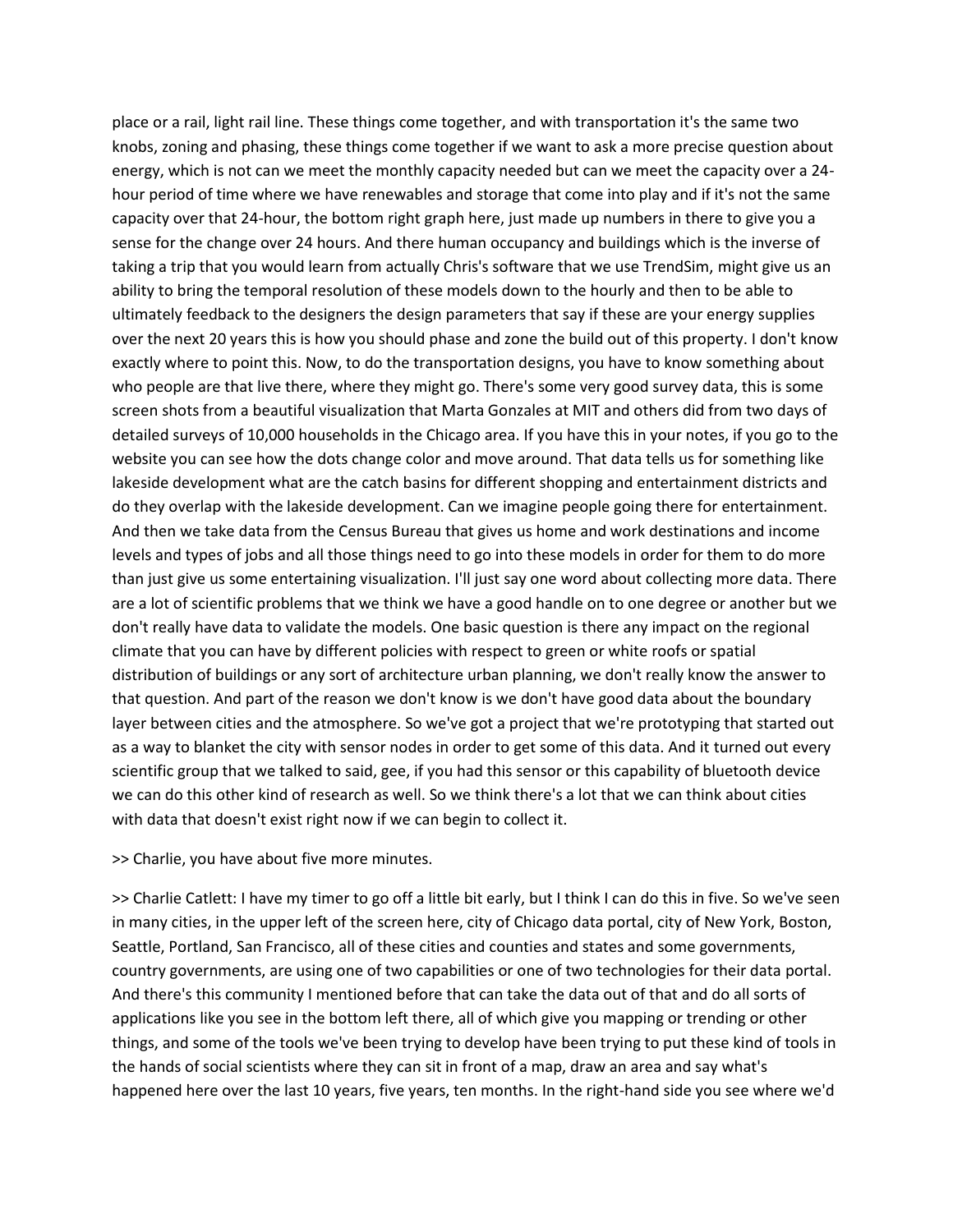like to go, this is based on a system the city of Chicago built for the NATO supplement a couple years ago where the mayor wanted to ask the question if I point to a map what's happening here right now whether social media 311 calls, 911 calls, where the police cars are right now, stuff that's not published out in the public but that the city knows. Now they want to ask a different kind of question, which has to do with predictive analytics and that is can I look at the map and can you show me areas of the city where something unusual is happening or something unusual might start to happen soon based on some leading indicators. So a lot of the work we've been trying to do is based on that. I'll say a lot of this data as Claudia said, it's not clean, it's not complete. It's not collected necessarily for the purposes we're using. There's some very good work that Rob Samson is doing at Harvard to look at and adjust for bias in the 311 data. If you just went by 311 frequency on potholes you would conclude that places were young well to do people lived were the worst roads and that's actually not the case. Because they happen to use 311 more than others. Working with San Francisco on other ways to use data to measure things that are not directly measurable, such as the list you see in the upper right, and that means bringing in econometric models and pedantic models and things like that to figure out what is this data telling us. And for that you need, not just machine learning people but sociologists and economists. Similarly with both Chicago and Memphis, where we're trying to inform policy with respect to Chicago it's vacant properties. Where do you invest the small amount of money to buy vacant properties, where you can have the largest improvement in the health and safety of the neighborhood and the people that live in it. With Memphis it's where should we put our infrastructure investment over the next 10 years based on where we're seeing growth in productivity happening. All this, a lot of this is based on some very good work by Dan Neil at Carnegie Mellon University. And then I'll give you three examples and then close with the city of Chicago that gives you a sense of where policymakers are in predictive analytics. In the top one, rodent infestations essentially looking at 31 different 311 calls saying where are we going to see rats in seven days or less, rather than sending the abatement people out based on calls now they're sending them out based on predictions. That's some things that you might actually predict yourself and that's my timer. And then things that aren't probably actually laws of nature like the common name and store name is probably not the real reason that it has a higher probability of black market cigarette sales. I'll just close here. Eric is not here, but he has funded this wonderful work in Chicago that Rod Ganny is running, called data science for social good doing projects that range from looking at Mesa public schools data and saying where are our kids under matching at schools where they could go to better schools and they're not and why is that to alleviate crowding on buses by giving the Chicago Transit Authority tools for predicting the impact of policy change and equipment change and schedule change on crowding. And the real point here is that these 40 students that came last summer were picked from 560 applications, all of which came in with a two-week period where nobody knew anything about the program, we announced it through social media. Two weeks later we had 560 students to choose from. This year we'll have 50 students. And the point here is that there's a generation of people here that are very interested in using data to make the world better. So we want to capitalize on that and train them so that they can use these tools appropriately and so this is a program that's not just about learning to use the tools, trying to figure out how to take a business problem or opportunity and some data and put them together and learn something useful to a real organization. Thank you.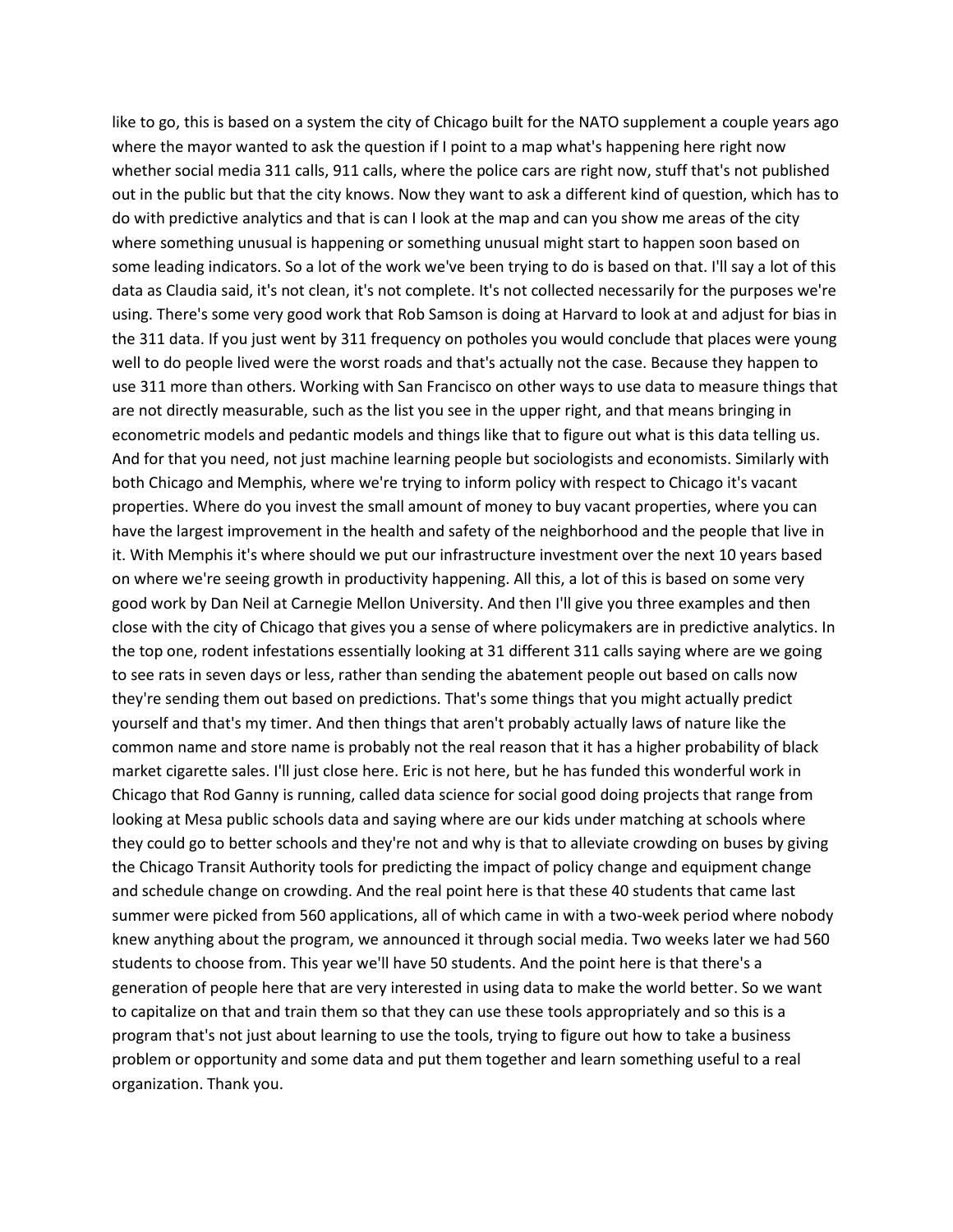>> Duncan, please.

>> Duncan Watts: Great I'd like to start by making a broader point about social science and then narrowing down to some of those and reinforcing some of the specific points that have already been made. So there's the broad point is this: If you look back over the last sort of century of social science, we see a tremendous proliferation of theories. You can pick any major topic in social science, there's hundreds of theories by economists, psychologists, sociologists, political scientists. So there's plenty of ideas about how the world works. But what you don't see is a cohesive cumulative and empirically tested body of theoretical knowledge. In some sense we're generating as enormous number of ideas about how the world might work but we're not coalescing on any cohesive ideas about how the world does work. Of course there's exceptions to this rule. But I think if we think about mechanism design applied to actions, this is a pretty successful body of theory but I say the reason why it's successful is because it's a very artificial setting. It's something that we create and it works the way we design it. I think several years ago macro economists might have said that they had this kind of success with monetary policy but they don't say that anymore after the financial crisis. And there are some sort of I think smaller exceptions like if you think about nudging or the poverty action lab at MIT they can make some claims for success but they're very limited in their applicability. And the overall result is when we think about social practice how people in business or government or policy go about what they do, it is strikingly uninformed by social science. They are essentially all doing things that social scientists study and they do not pay attention to what social scientists have to say. Nor should they in my view. This is true in sort of designing and conducting marketing campaigns, optimizing organizational performance, this is something that we're trying to do at Microsoft right now. We're going through a massive reorganization. I'm pretty sure maybe Craig can correct me that the senior executive team at Microsoft did not go and consult the organization science literature before deciding how to reorganize the company. Enhancing collective action, resolving conflict, predicting market demand public opinion managing systemic risk and financial systems and designing communities and cities as Charlie was just saying. These are efforts that are based on sort of hope and intuition and these stakes here are enormous. There's clearly sort of an important salient gap between what social science ought to be trying to do and what it's actually doing. This is true for development, economics. So why is this? I think there's lots of reasons that you can point to. But the sort of core one I think is scientific. First of all, when you think about individual human behavior it's very complicated. We have sort of for centuries tried to figure out why people do what they do and how to make them to do it differently. When you talk about social phenomena you have a complexity that's different you have individuals interacting with each other in complicated ways to produce collective entities the things that social scientists study are collective entities: firms, markets, cultures, political parties social movements, audiences -- we talk about them as if they're single things as if they act as if they have intentions but we also know that at some rock bottom level they're all aggregations of individual people with their own desires motivations and plans. This is what the sociologists call the micro macro problem we go from the micro level of individuals to macro of social fact. Elsewhere in science we call it emergence. This is something that Chris was alluding to earlier. It's certainly true that emergent phenomenon arise everywhere we look in science and everywhere we look in science where we run into emergent phenomenon they're difficult to solve. I think one way to express why social scientists had trouble keeping up with the natural and the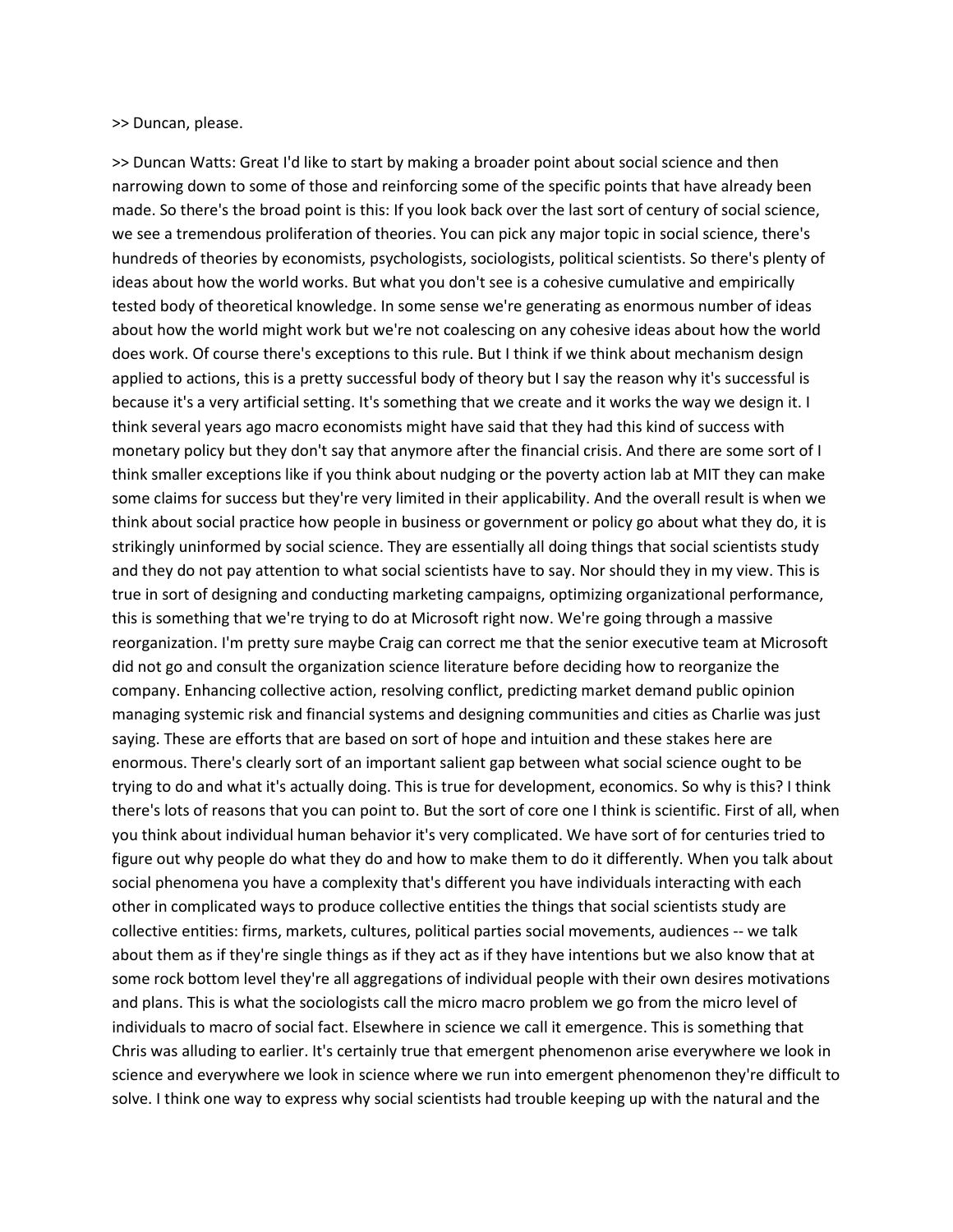natural and engineering sciences, is that every problem in social science is in some sense a multi scale problem that involves emergence. You can't understand how an organization functions without thinking about individuals, without thinking about collectives without thinking about hierarchy and chains of command, without thinking about markets and competitiveness and regulation and government, there's a multi scale problem. If you throw any part of it out you in some sense lose the essence of the problem. These are extremely hard problems to study empirically, first they are hard just because of collecting data at an observational level of thousands or millions or hundreds of millions of individuals interacting with each other and behaving over time is already an extraordinarily difficult task. Now if you want to understand causality and run experiments on this same sort of macro scale, you have all sorts of other difficulties both practical and also ethical. And going back to the scientific method, it's very hard to do science when you can't measure what your theories are about and you can't do experiments. So hence we have sort of a lot of the first part of the scientific method which is hypothesis generation and not too much of the second part of actually testing and verification. So why is today exciting, why is now an exciting time to be doing social science? I think you've already heard from this panel that there is this technological revolution we've been living through in the past 15 years which is starting to lift some of these historical barriers, we're seeing an enormous proliferation of new types of data on a scale and on a scope and on a granularity that was unimaginable just 15 years ago, and this has been generated almost by accident by all these digital platforms that we use to communicate with each other and to shop and to express our opinions and to generate content and do all the kinds of things we do an everyday basis. A second thing that has attracted less attention which I personally find very exciting is the ability to use the Web to create in a virtual environment what you're all familiar with from universities, the typical sort of psychological experiment done in a lab using university undergraduates usually. This sort of lab experiment can now be transported into a virtual environment and we can run these experiments on a much larger scale and faster time scale than we have in the past. And as Claudia mentioned earlier, we also have the ability to conduct experiments increasingly in naturalistic environments which is what we call field experiments. So these two capabilities together, I think, have the ability to revolutionize not just society itself but how we study society and those of us who are sort of prone to metaphors point to the telescope as a potential sort of analogy, but also I think the collider is another analogy of being able to do experiments on a large scale. And I think all of this is very much complementary to the notion of doing modeling and simulation either with traditional mathematical theory or with computers. So with all of that said, and it's very exciting, it's a great time to be doing research in this field, and we have a lot of people piling into from physics and computer science, entering and working on problems that were the traditional domain of social science, we have new conferences and research centers and journals and phrases that have ended the vernacular like computational social science or network science or big data. There's a lot going on. But I would say there's a sort of frustrating and stubborn fact that in spite of all of this progress and the tens of thousands of papers that have been written, you know the problems that I throw up on the first slide we really are no closer to understanding these big questions of social policy than we were 10 or 15 years ago. We still have no idea what to do about managing systemic risk in financial systems and the academic literature on that is kind of a mess. And emerging epidemics, cultural change, organizational performance, we really haven't even begun to scratch the surface of the sort of big serious substantive questions. And even simpler questions about why do people change their minds when they do is sort of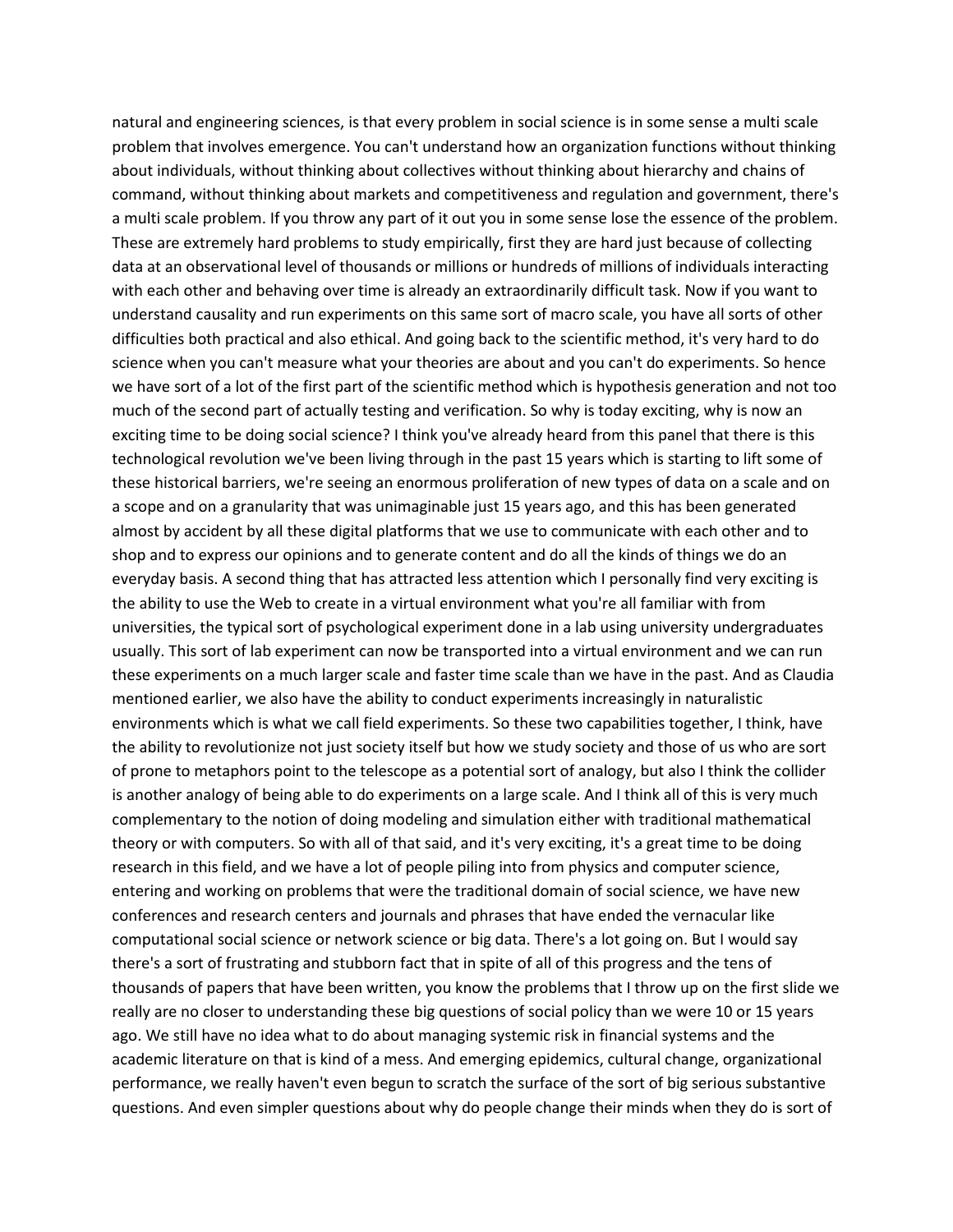notoriously difficult to answer. So how are we going to go from where we are now, where we're starting to see what can be done to where we need to be actually solving some of the questions that people in the policy world and in the general public really care about. And I would point to a few possibilities for or directions for future progress. So I have four points specifically to make. The first is that in spite of the enormous volume of data that we are generating from all these digital platforms, what is sometimes called digital breadcrumbs, it's sort of badly compromised by the fact that these different modes of behavior are all collected on different platforms. They're all essentially contained in different silos. So Facebook has wonderful data about self-reported social networks. The search engines have great data about what people are thinking about through the search queries. Amazon and eBay have a lot of information about what people are buying. Ratings companies like Nielsen have a lot of information about what people are watching on TV or using their shoppers club card, et cetera. E-mail providers have a lot of social data. But all of these different modes of behavior are owned by different companies and they're essentially inaccessible to each other and many of the questions that are of interest to social science really require us being able to join these different modes of data and to see who are your friends what are they thinking what does that mean that you end up doing you cannot answer this question in any but the most limited way with the data that's currently assembled. And now this is I think a very sensitive point, because to some extent this is what the NSA has been reputedly doing, joining together different sorts of data and you can understand how sensitive people are about the precisely the reason why this is scientifically interesting is also the reason why it's so sensitive from a privacy perspective. Figuring out how to do is enormously tricky you had a session dealing with privacy issues. They get much more complicated when you start joining different sorts of data together. Nevertheless, I think it's something that we need to think about. Another big problem that is less appreciated is what you might call the algorithmic confounds of digital data. That when you go to Facebook, you're not sort of seeing some kind of unfiltered representation of what your friends are interested in. What you're seeing is what Facebook's news ranking algorithm thinks that you'll find interesting. So when you click on something and the social scientist sees you do that makes some inference about what you're interested in and why you're sharing what you're sharing, this observation is, in some sense, hopelessly confounded by the fact that Facebook also has a theory about what they think you'll be interested in and to some extent you're just performing out that theory. So this is a huge problem, I think. In some sense it's always been a problem with evaluating the effectiveness of social policies. But it's something that's deeply embedded into all Web-based platforms. So one possibility as some of my colleagues urged we should not actually use Twitter and Facebook and other sort of wonderful sources of social data precisely for this reason and that we actually need to go out and collect our own data and design the data collection the way we wanted it to be designed. Building on that, I think the experiment is another answer. And if we look we already have a lengthy history of experiments in experimental psychology and behavioral economics. But for these going back 80 years now, these experiments are really defined by the unit of analysis being an individual. You come into a lab, you're manipulated in some way and you give your results and then you leave. At best you might study a small group of a small handful of people. It takes enormous amount of time is to design and to execute the experiments so if you look at the behavioral economics literature you'll see one sort of manipulation on a public good game published in the paper and a year later the next sort of minor variation on the same theme will come out. So you're sort of thinking about a time scale of a year between when I test my hypothesis and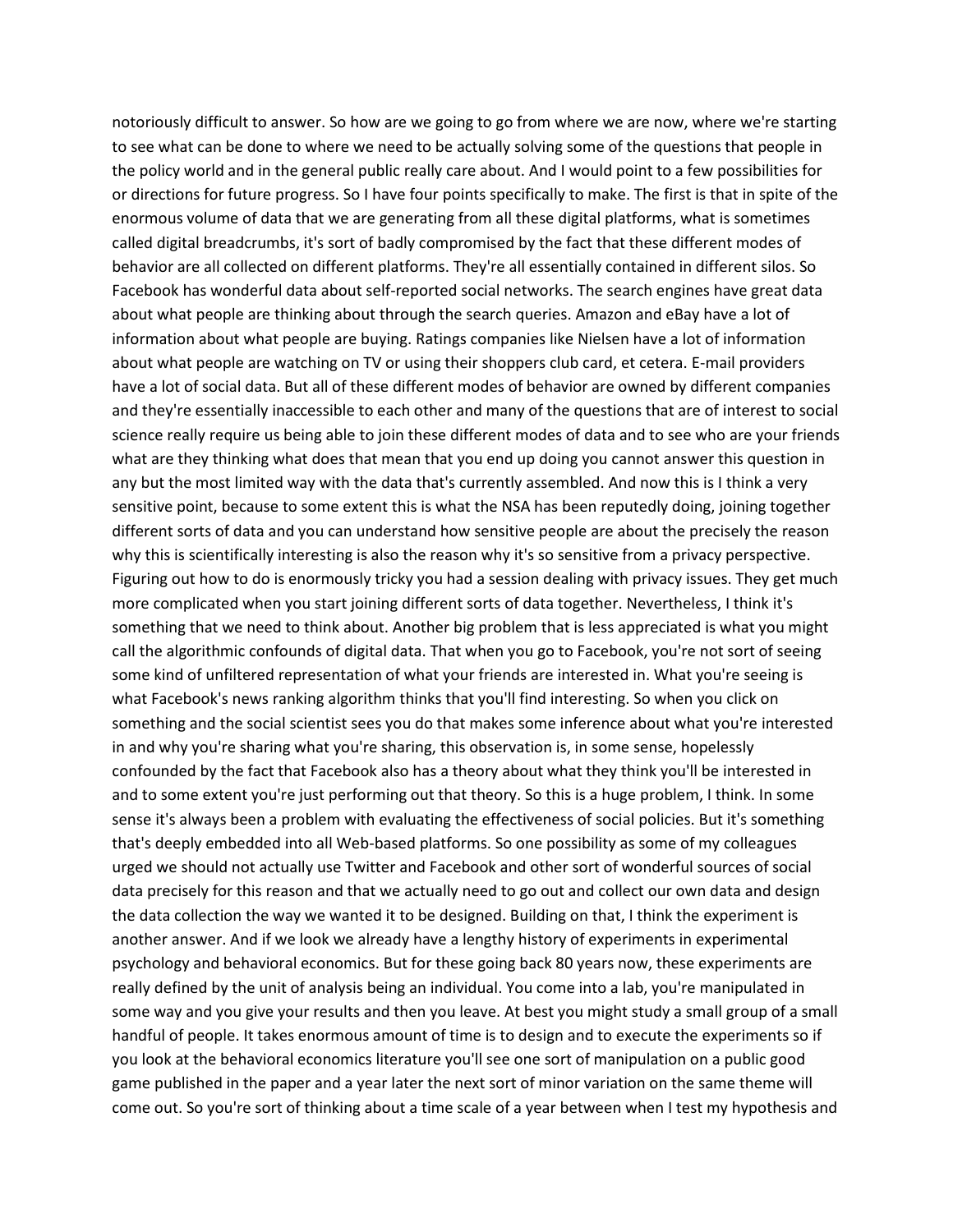then when I get to test my revised hypothesis. So one thing we can think about doing with the virtual labs idea is to first scale up the number of people that we can get in a lab at the same time to potentially hundreds of thousands. This completely changes the kinds of questions we can ask. The other way we can scale things up is by shrinking the hypothesis testing cycle. So going from something that's on the order of a year to something that's on the order of a day or hour will dramatically increase our ability to essentially search the parameter space for some of these problems. There's all sorts of new research designs that you can think about that run for longer, that allow us to keep track of individuals over long periods of time that give us novel sampling insight. As many, many directions that we could go if we could solve this problem of scaling up lab science on the Web. And the third point is that both the observational work as well has the laboratory work could be aided by more traditional simulation modeling approaches. So as Claudia mentioned, the weakness of all modeling essentially is that it rests on assumptions which might be questionable and in the case of agent-based modeling in the social sciences, rarely gets tested against data in any sort of detail. And so again we have this sort of proliferation of theoretical models that exist more or less in isolation of each other and often are incompatible with each other and that these incompatibilities never get resolved. So I think one thing that we can do with some of these new sources of data is not just calibrate the models, test the models that we have and possibly reject some of them, but also use data from human subjects in experimental settings to calibrate agent-based model. This idea that agent-based models could be empirically informed. And then the benefit of doing that is that the modeling, the simulation environment allows us to much more rapidly explore different parameters and discover new areas of parameter space where we think interesting things might be happening essentially do hypothesis generation with the simulation models, and take those results back to the lab and test them so you can see how this might operate in something like the scientific method. Finally, and I'll try to be quick here, I think I'll return to a point that Charlie made that we really need to think about changing the institutions that do this kind of interdisciplinary social science. That when the people who are good at dealing with data typically don't know the right questions to ask and the people who have the right questions to ask typically are not good at dealing with data. So we need to have ways of bringing them together. We also need like I guess that was really my second point. The first point is that we need to think carefully about how to manage all of these new types of data that we have. Even just sort of standards for collecting it and storing it and sharing it is sort of really new for us in the social science world. We tend to sort of take our data sets and sit on them and not share them with our colleagues. A third point that I think we do very poorly in social science we need to do better at is really coordinating our research designs across different methodologies. You take any big problem in social science there are people who do mathematical modeling people who do ethnography, people who analyze quantitative data, people who do experiments, none of these people talk to each other. They don't publish in the same journals. And there's certainly not coordination across research designs, I think that's a really important step that we need to take. And maybe we need to take it in entirely new kinds of research institutions and maybe something like Charlie's organization or the cusp which exists at NYU a model we can follow. There are possibilities some public/private partnerships that might be useful to pursue, especially around this issue of data sharing because so much of it is generated in the private sphere. Maybe we need something grand like a Janelia Farm (research campus) for social science. It's a nice place, I'm sure. Wouldn't mind spending some time there.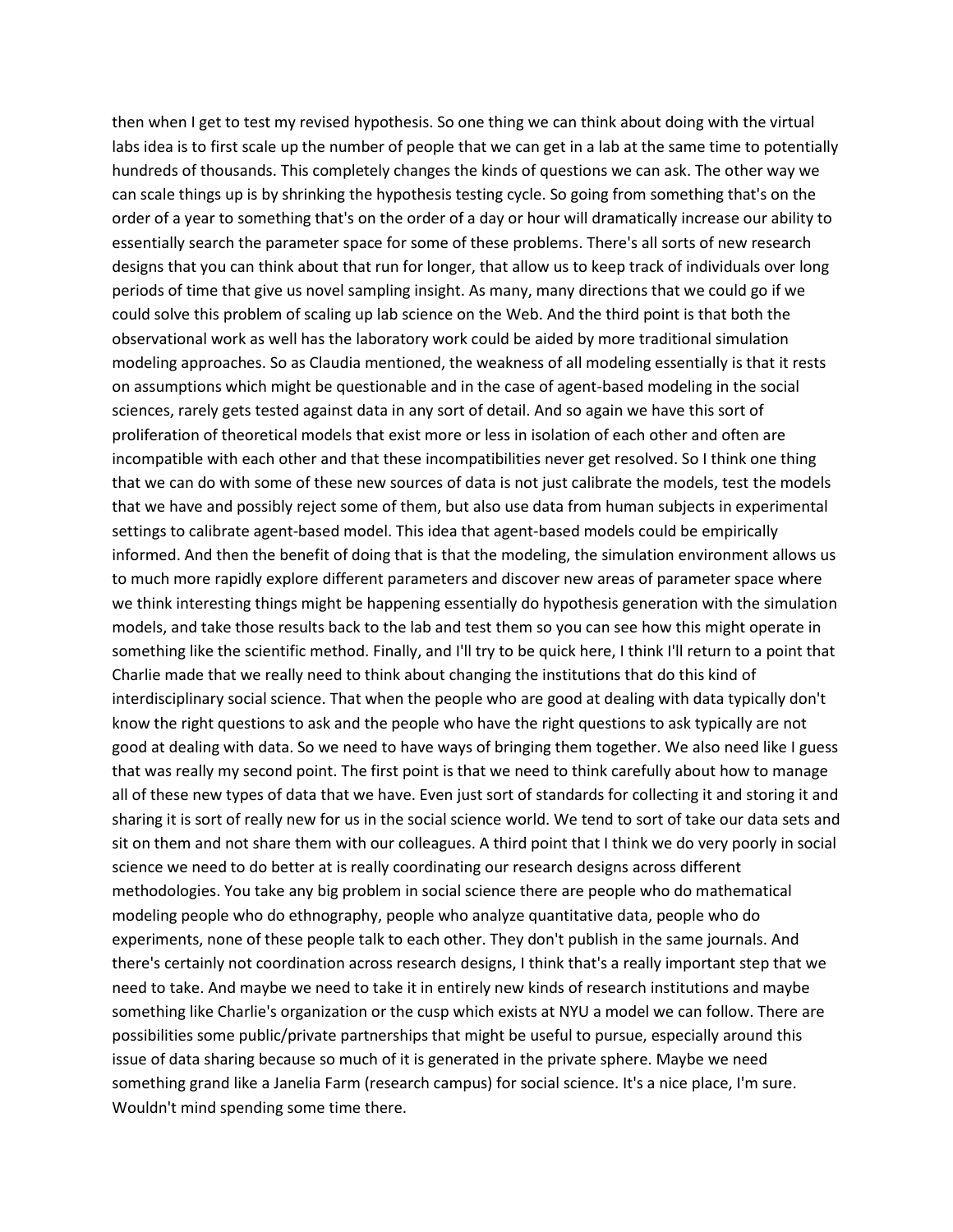>> We're going to have to wind up pretty soon.

>> Duncan Watts: I think I'm done. So thank you.

>> Bill Press: I'm sure my PCAST colleagues are bursting with questions but we've fallen 20 minutes schedule. We'll interact with you after the session. As individuals we'll do that. I'd like to ask my colleagues to thank you for your presentation. [Applause].

## **Public Comments**

>> John Holdren: Well, we are now at the point in our meeting where we entertain comments from the public and our other Vice Chair Maxine Savitz will be presiding in the public comment session. Maxine.

>> Maxine Savitz: Thank you John and we have five speakers today, most of them related to the antimicrobial bacteria resistance so while people are getting settled we have a larger number than we've had in some of the past. First speaker is Amanda Jezek, Vice President of public policy and government relations, Infectious Disease Society. The way we work this is come to the table and, while you're getting settled it doesn't count against your timing. And essentially you have two minutes and I'll give you a warning after 90 seconds, please proceed.

>>Amanda Jezek: Thank you very much for inviting us to give public comment today. The Infectious Disease Society of America, representing over a 10,000 infectious diseases, physicians and antibiotics is very happy to share our views on the issue of antibiotic resistance. The interagency task force on antimicrobial resistance was established to help coordinate the federal response on resistance. But the ITFAR needs a high level centralized leader and dedicated funding. IDSA calls for a an ITFAR director to be appointed in the Department of Health and Human Services and an ITVAR advisory board of non government experts to be established. The European Union is far ahead of the United States in encouraging antibiotic innovation. The EU has launched an impressive public/private partnership "new drugs for bad bugs" which brings together government, academia and industry for an unprecedented collaboration. IDSA urges the US government to establish a complementary effort. IDSA also recommends a new tax credit to support antibiotic R&D. Analysis by Ernst & Young found our proposal would yield an additional five to seven new antibiotics in the pipeline every year. IDSA also encourages the establishment of a limited population antibacterial drug or LPAD pathway similar to the special medical use pathway that PCAST previously recommended. LPAD would allow new antibiotics to treat serious or life threatening infections for which there is an unmet medical need to be studied in smaller, more rapid clinical trials. LPAD drugs would be approved for use in limited populations

>> 30 seconds.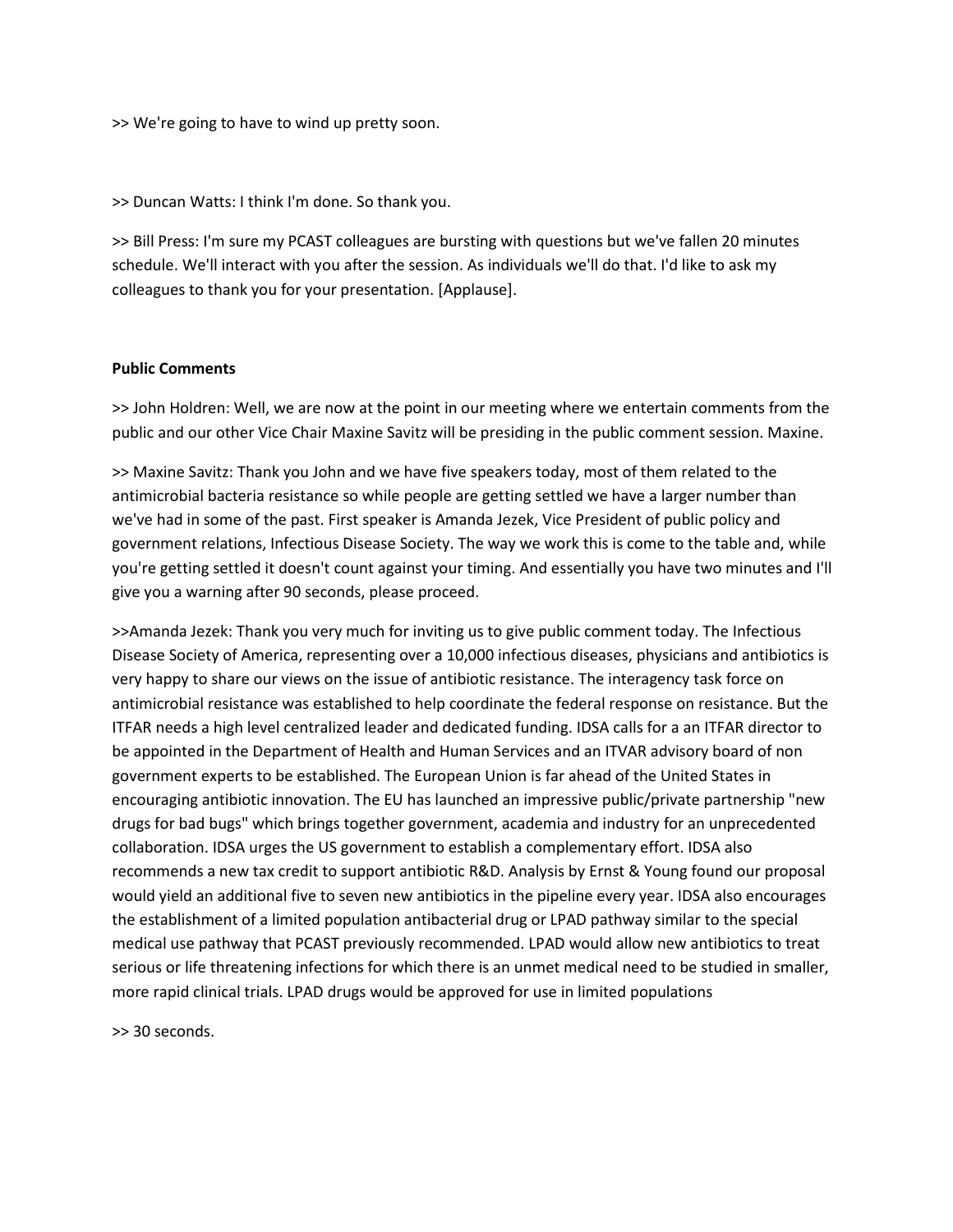>> For whom they were proven safe and effective. As we stimulate more antibiotic R&D we must also combat resistance through research and public health activities. Real time publicly available data on antibiotic resistance and antibiotic use are critical and we support increased funding for these efforts. Antibiotic stewardship is a critical tool to protect antibiotics from misuse and we recommend that all healthcare facilities be required to implement stewardship as a condition of participation in Medicare. And I would hope that you'll all see our written comments for further detail on these issues. Thank you very much.

>> Before you go --

>> Eric Lander: You're done with your two minutes but we have questions.

>> Amanda Jezek: There's much more I would have said.

>> Eric Lander: But you supplied this to us in written form. And that's great. This Ernst & Young study, will you be able to supply us with that?

>> Amanda Jezek: Absolutely, I'd be happy to.

>> Eric Lander: That would be great. And are there any other materials that you think you should supply us with?

>> Amanda Jezek: So in 2011 IDSA put forward a combatting antimicrobial resistant report that provides detailed information on these policies on recommendations, it's available on our website and I'll be happy to provide that as well.

>> Eric Lander: Great. If you could try to provide that today that would be super. Thank you.

>> Amanda Jezek: Be happy to. Thank you.

>> Maxine Savitz: Thank you very much. Our next speaker is Richard Carnevale Vice President, regulatory scientific and international affairs. Infectious Disease Society.

>> Thank you. Hi. I'm Dr. Richard Carnevale with the Animal Health Institute. We're the trade association that represents the manufacturers of animal health products. I appreciate the opportunity to make a few comments with regard to antibiotics and food producing animals. As Dr. Lander mentioned this morning FDA in December published a guidance 2013 they called it to ask voluntary request sponsors of these applications, these approved applications to remove claims for weight gain increasing weight gain and improving feed efficiency which are commonly referred to as growth promotion from the labels of these products. They also asked these companies medically important antibiotics I would mention. They also asked these companies to restrict these marketing of these products to use on the order of veterinarian, through veterinary feed directive or prescription. I'm happy to report as Dr. Lander also confirmed that all the companies involved with these products including the AHI members, the generic Animal drug Association members and those independent companies have all agreed in writing to cooperate with the FDA. So we've taken a big step here. And there's a lot more to go. There are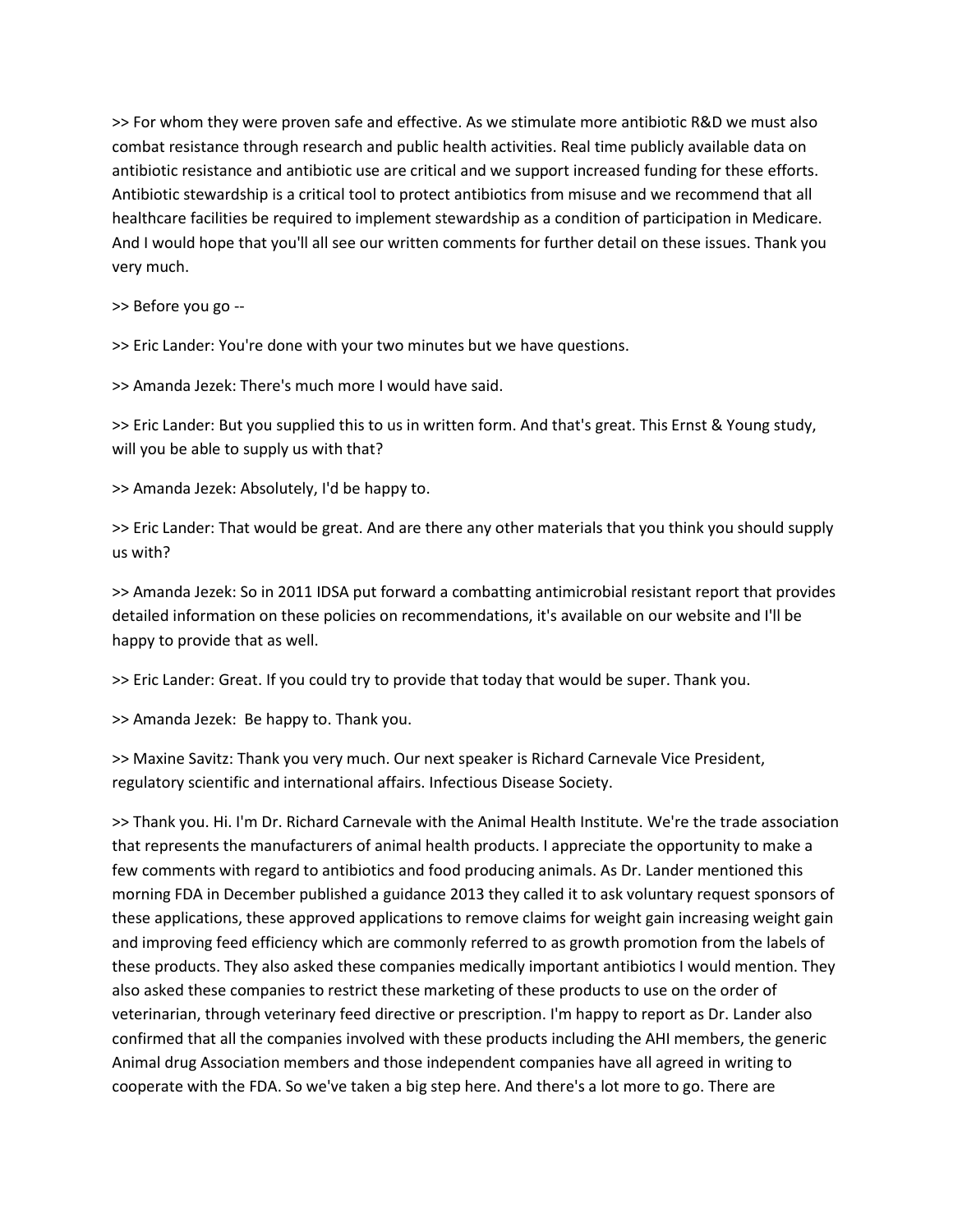challenges to getting there. But after we are completing these changes, which hopefully will take place in about three years, is that all the products that are considered medically important for use in feed and water will be labeled only for control and treatment of disease under the control of a veterinarian. So we hope that that will take place.

## >> 30 seconds.

>> The reason I come to you today is my message to the council is that the FDA process should be allowed to work. We have heard calls for making this process mandatory. And I can tell you I've been around this business for quite a few years, I've spent 20 years in government service between the FDA and the USDA, and I know that the only way to get this done is through cooperative approach with the industry. If the FDA were forced to go to a mandatory approach, the administrative procedures that would be required for them to make their case and to carry out this effort would delay this many more years and would frankly have an uncertain outcome. So that's my message. That a voluntary process should be allowed to work. It will work. The companies are committed to doing it. And I think we're on our way to changing the way these products have been marketed for many years.

# >> Thank you very much.

>> Our next speaker is Lance Price who is a professor at the department of environmental and occupational health at GW but he's speaking as a private citizen today.

>> Thank you for the opportunity to speak today. It's a real honor to be here. I'm Lance Price molecular epidemiologist at George Washington University where I use genomics and big data to study emerging antibiotic resistant bacteria so this feels like the right place to be today. I was pleased that Dr. Lander mentioned several times the importance of antibiotic use in food animal production as part of this formula to bring down resistance, because the research that we've been doing and several of our colleagues have been doing only underscores the interconnectedness between food animals or livestock and humans when it comes to antibiotic resistant bacteria. And not just the classic foodborne pathogens but colonizing pathogens like E Coli. and staph aureus, which I think are critical to this formula. So like you I was also encouraged by the FDA's new guidance, but I also have two, at least two major concerns about this new guidance. One is that we lack the granular data necessary to evaluate the success of this program. We don't know really all the drugs that are being used, in which animal species, what quantities, for what purposes, duration, and frequency, we need the data to evaluate the success of the program. And my second concern is also related to that, that without these data, I'm concerned that the industry may make nominal changes that is switching from antimicrobial growth promotion to routine disease prevention and the actual quantities of antibiotics won't be minimized or won't be reduced in any meaningful way and bacteria don't care what you call the antibiotics. In closing I know I have 30 seconds in closing I'd like to thank you again for the opportunity and to ask you to read the letter included in my written statement that's cosigned by several esteemed colleagues like Stewart Levy who dedicated their lives to studying antibiotic resistance and share my view that it's critical to address the antibiotic use in food animal production if we're going to address resistance in people in general.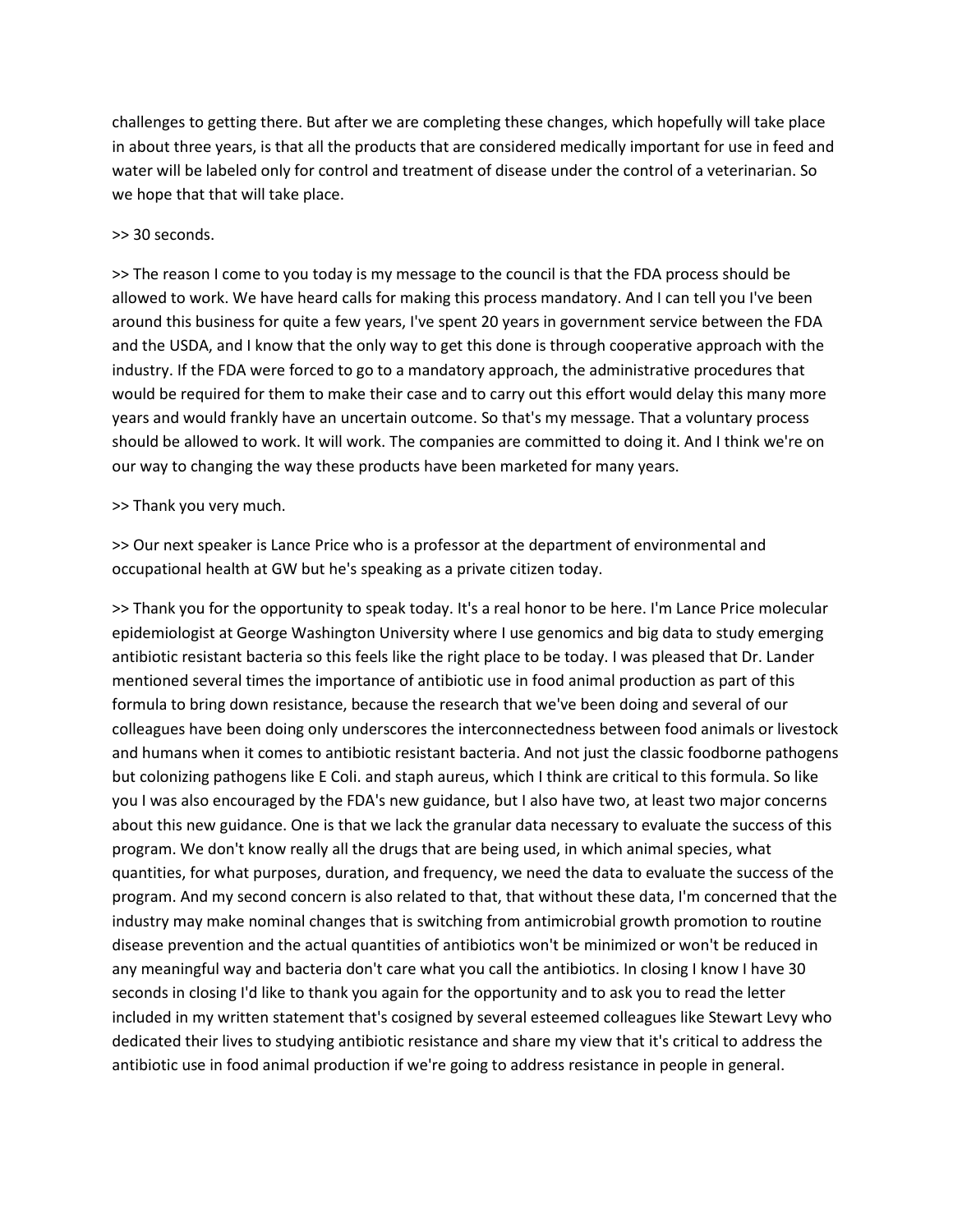>>Eric Lander: All these wonderful people I can ask questions to. Do you know of any research that really answers the question what proportion of human antibiotic resistance can be traced to agriculture? I certainly with much less study than you don't know the answer to that question do you think we have a definitive answer to that question.

>>Lance Price: I'm glad you asked that question that's what I've set out to do. I can set up studies to start to quantify how often certain things happen but I think it's actually an impossible and maybe even a logical question to ask. Because let me give you an example. What if we create a new strain or a new strain of bacteria evolves into food animal production due to antibiotic use, spreads to people through one transfer from animals to people and then gets established in the community and hospitals and kills a million people. Do we quantify that as one person associated with food animal production or is that a million people? And then when you think about the transfer of resistance genes, you know, gene from a benign bacteria from food animal production that gets transferred to a human pathogen adapted to humans and then goes on to cause millions of infections, drug resistant infections, how do we quantify that.

>>Eric Lander: There's multiple causes to a disaster, it might arise here due to an issue in agriculture, it might spread in the human population we can sort out Providence versus spread. It would be great if you could send us any material you have on what we do or don't know. I'm encouraged to hear that you're working on genomic approaches which should at least shed lots more light on it.

>>Lance Price: We're seeing lots of light.

>> Eric Lander: Send us all the light you can shed. That's great. We'll take all light, we endorse knowing more. So thank you very much for coming.

>> Lance Price: Thank you for your time.

>>Maxine Savitz: Next will be Elizabeth Youngman director of drug safety and innovation at the Pugh Charitable Trust.

>> Thank you for the opportunity to comment on the council's important work to address the urgent threat of antibiotic resistance. My name is Elizabeth Youngman and I direct drug safety and innovation at Pugh Charitable Trust, an independent non partisan research and policy organization. Pugh works to advance policies to reduce unnecessary use of antibiotics in food animal production and to spur the development of new anti-bacterial drugs for people. My focus today is drug development. As you already know we have a pressing need for new antibiotics. Doctors already face patients with untreatable infections and threats such as NDR 1 and NCRE potential for worse to come. Pugh's analysis of the antibiotics pipeline which is available on our website and will be updated regularly suggests some reason for optimism. About 45 new antibiotics were in clinical testing as of March 2014. However many drugs in early phase testing don't pan out. Perhaps only one out of five or even one in ten will reach the market. To keep up in the race against resistance newer and better antibiotics will be needed but scientific, economic and regulatory barriers all slow the pace of antibiotic drug development. Scientific questions like how to get drugs into gram negative bacteria are hard and greater investment and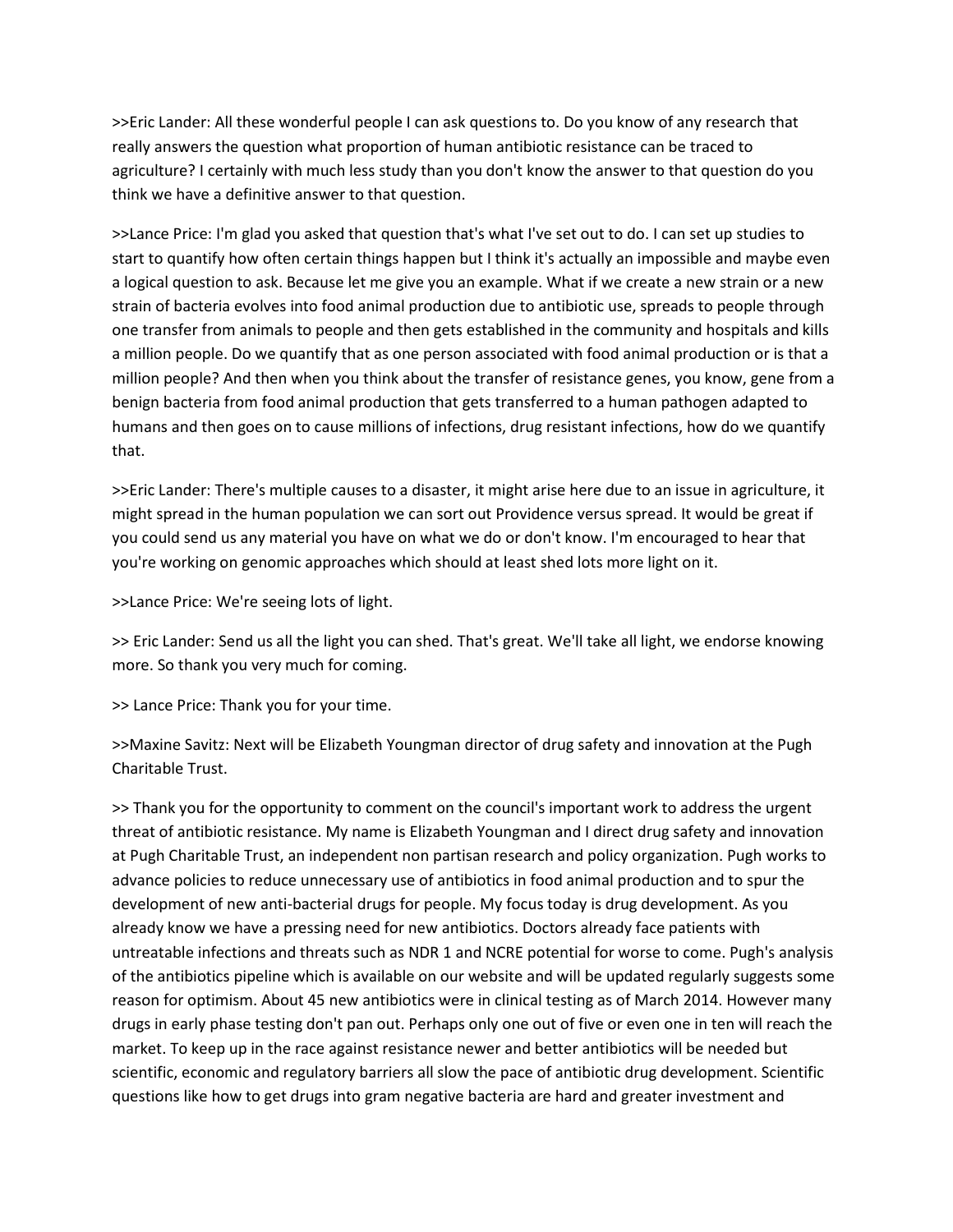coordination is needed to help solve them. We urge the council to consider this. The Gain Act passed in 2012 is a step towards addressing the economic barriers by providing additional exclusivity for some new antibiotics. A remaining challenge is regulatory. PCAST in its 2012 report recommended an approval pathway for drugs in a limited population of patients. This approach has been called special medical use or applied to antibiotics LPAD for limited population antibacterial drugs, intended to aid antibiotic development by making testing more feasible and less expensive. Pugh has extensively vetted this concept with drug companies, FDA, providers and payers. Along with the Infectious Disease Society of America we issued a core set of policies to guide the establish of such a pathway to including the need to foster for labeling effective labeling to foster judicious use of LPAD products. In addition to creating a regulatory pathway for drugs that might not otherwise have one the narrow indications contemplated by LPAD can allow for premium pricing for high need antibiotics which would address economic incentives as well. Renewed PCAST support for this type of pathway could help create an option for getting antibiotics to patients who have no other option.

>>Eric Lander: I make the same request for you with regard to your noted things here about core principles for LPAD and your interesting comments about premium pricing and how that might work, if you could try to today provide any materials on us. You actually cite some such materials.

>> Can I take the opportunity to thank, we had five speakers in the public session. All -- we're done.

>> One more.

>> I'd like to thank the people who took the trouble to talk about antibiotics at this very useful time and send us materials. We like reading things.

>> Maxine Savitz: Our next speaker and last one is Robert Levin, chief executive officer of Transclick incorporated.

>> Thank you for the opportunity to be here. Good morning. My name is Robert Levin. I'm CEO of Transclick an innovator in digital platforms for the developing world, Transclick is a tech laureate of the Tech Museum of Innovation and a tech pioneer of the World Economic Forum. Today my comments will focus on what PCAST may do to coordinate and support the federal government's role in advancing and incentivizing innovation and coordination with the next wave of entrepreneurs of digital health tools, apps, sensors and cognitive computing for medicine. So I recommend that PCAST consider extending the roadmap report issued in December 2010 on digital health with a new connected health initiative which would call for a mandate to increase collaboration with the nation's digital health clusters in New York, San Diego, Silicon Valley, Boston and elsewhere, to build, to help continue to build the connected layer of medical devices, medical sensors, medical apps, both regulated and non-regulated as well as cloudbased cognitive computing, like Watson and others. There is an enormous wave of innovation in the digital health start-up community including university incubators and commercial accelerators many of which started since the 2010 report and many of them are focused on connecting medical devices, medical apps, medical sensors and cognitive computing to electronic health records. So I believe that the federal government has the opportunity.